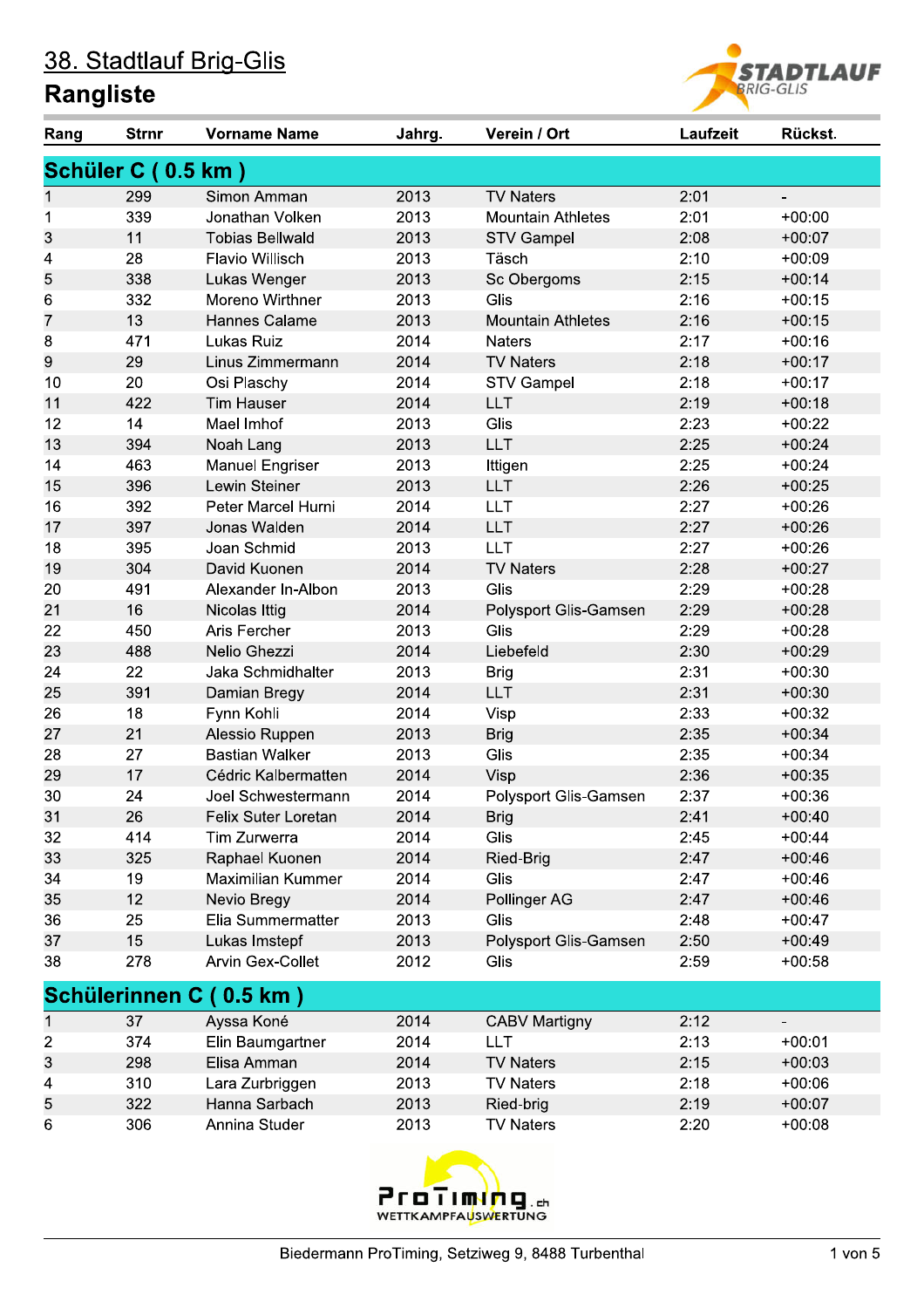

| Rang             | <b>Strnr</b> | <b>Vorname Name</b>        | Jahrg. | Verein / Ort          | Laufzeit | Rückst.  |
|------------------|--------------|----------------------------|--------|-----------------------|----------|----------|
| 7                | 302          | Sophia Jenelten            | 2013   | <b>TV Naters</b>      | 2:25     | $+00:13$ |
| $\bf 8$          | 377          | Lena Steffen               | 2014   | <b>LLT</b>            | 2:26     | $+00:14$ |
| 9                | 41           | Anna Stoffel               | 2014   | <b>STV Gampel</b>     | 2:32     | $+00:20$ |
| 10               | 362          | Nina Imboden               | 2014   | St. Niklaus VS        | 2:34     | $+00:22$ |
| 11               | 30           | Ronja Carlen               | 2014   | Glis                  | 2:35     | $+00:23$ |
| 12               | 423          | Hannah Hauser              | 2014   | <b>LLT</b>            | 2:40     | $+00:28$ |
| 13               | 45           | Lenja Zuber                | 2013   | Polysport Glis-Gamsen | 2:42     | $+00:30$ |
| 14               | 288          | Lara Jäger                 | 2014   | Turtmann              | 2:43     | $+00:31$ |
| 15               | 466          | Mailin Eyholzer            | 2013   | <b>Bitsch</b>         | 2:43     | $+00:31$ |
| 16               | 40           | Mia Stocker                | 2014   | Visp                  | 2:45     | $+00:33$ |
| 17               | 31           | Chiara Eggel               | 2014   | Glis                  | 2:45     | $+00:33$ |
| 18               | 35           | Julia In-Albon             | 2014   | Polysport Glis-Gamsen | 2:47     | $+00:35$ |
| 19               | 334          | Olivia Kriegl              | 2014   | <b>Brig</b>           | 2:47     | $+00:35$ |
| 20               | 277          | Lena Gex-Collet            | 2014   | Glis                  | 2:49     | $+00:37$ |
| 21               | 38           | Tjara Näpfli               | 2013   | Glis                  | 2:49     | $+00:37$ |
| 22               | 356          | Lina Biner                 | 2014   | Eggerberg             | 2:49     | $+00:37$ |
| 23               | 376          | Line Schöpfer              | 2013   | <b>LLT</b>            | 2:50     | $+00:38$ |
| 24               | 378          | Anna Allenbach             | 2013   | <b>LLT</b>            | 2:52     | $+00:40$ |
| 25               | 42           | Delia Summermatter         | 2014   | Polysport Glis-Gamsen | 2:53     | $+00:41$ |
| 26               | 33           | Sarah Grand                | 2013   | Polysport Glis-Gamsen | 2:54     | $+00:42$ |
| 27               | 495          | Zoe Rittiner               | 2013   | Glis                  | 2:54     | $+00:42$ |
| 28               | 360          | Nele Rau                   | 2014   | Glis                  | 2:56     | $+00:44$ |
| 29               | 512          | <b>Cyrielle Stupf</b>      | 2014   | <b>TV Naters</b>      | 2:58     | $+00:46$ |
| 30               | 39           | Amélie Steiner             | 2014   | Visp                  | 3:01     | $+00:49$ |
| 31               | 43           | Tina Werlen                | 2014   | Polysport Glis-Gamsen | 3:02     | $+00:50$ |
| 32               | 375          | Ronja Imhof                | 2014   | <b>LLT</b>            | 3:05     | $+00:53$ |
| 33               | 44           | Lenia Zbinden              | 2013   | Glis                  | 3:05     | $+00:53$ |
| 34               | 496          | Lara Sigrist               | 2014   | <b>Naters</b>         | 3:08     | $+00:56$ |
| 35               | 36           | Darija Jovanovic           | 2013   | Polysport Glis-Gamsen | 3:09     | $+00:57$ |
| 36               | 32           | Leane Forny                | 2014   | Polysport Glis-Gamsen | 15:58    | $+13:46$ |
| <b>Schüler D</b> |              | $0.5$ km $)$               |        |                       |          |          |
|                  |              |                            |        |                       |          |          |
| 1                | 57           | Nevio Gsponer              | 2015   | <b>Brig</b>           | 2:27     |          |
| 2                | 345          | <b>Basile Heldner</b>      | 2015   | Charrat               | 2:32     | $+00:05$ |
| 3                | 52           | Fynn Fercher               | 2015   | Glis                  | 2:33     | $+00:06$ |
| 4                | 58           | David Herrmann             | 2015   | <b>Naters</b>         | 2:36     | $+00:09$ |
| 5                | 293          | Christoph Nogal            | 2015   | Polysport Glis-Gamsen | 2:38     | $+00:11$ |
| 6                | 65           | Andrea Ruppen              | 2015   | <b>Brig</b>           | 2:43     | $+00:16$ |
| 7                | 452          | Mael Jossen                | 2016   | <b>Naters</b>         | 2:45     | $+00:18$ |
| 8                | 47           | Raphael Arnold             | 2015   | Glis                  | 2:45     | $+00:18$ |
| 9                | 62           | <b>Manuel Kalbermatten</b> | 2016   | Visp                  | 2:46     | $+00:19$ |
| 10               | 68           | Marco Schranz              | 2016   | <b>Brig</b>           | 2:46     | $+00:19$ |
| 11               | 449          | <b>Gabriel Ciro</b>        | 2015   | <b>TV Naters</b>      | 2:48     | $+00:21$ |
| 12               | 73           | Severin Steiner            | 2015   | <b>Naters</b>         | 2:48     | $+00:21$ |
| 13               | 53           | Matteo Fercher             | 2017   | Polysport Glis-Gamsen | 2:50     | $+00:23$ |
| 14               | 77           | Lio Zurbriggen             | 2015   | Polysport Glis-Gamsen | 2:50     | $+00:23$ |
| 15               | 330          | Niels Zenklusen            | 2015   | Ried-Brig             | 2:53     | $+00:26$ |
| 16               | 66           | Maurice Salzgeber          | 2015   | Baltschieder          | 2:53     | $+00:26$ |

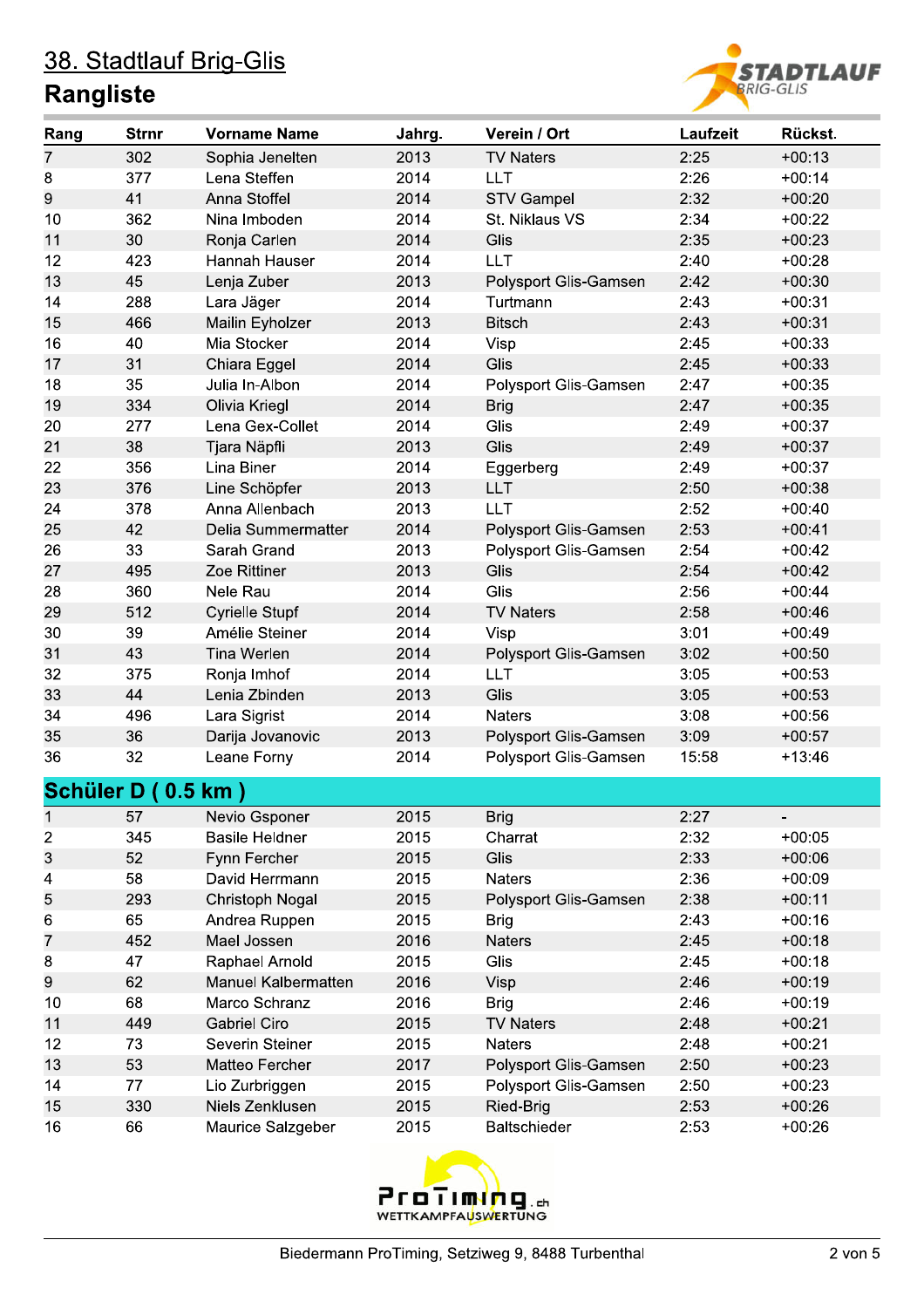

| Rang             | <b>Strnr</b> | <b>Vorname Name</b>     | Jahrg. | Verein / Ort              | Laufzeit | Rückst.  |
|------------------|--------------|-------------------------|--------|---------------------------|----------|----------|
| 17               | 413          | <b>Gregor Hauser</b>    | 2016   | Glis                      | 2:55     | $+00:28$ |
| 18               | 490          | Etienne In-Albon        | 2015   | Glis                      | 2:55     | $+00:28$ |
| 19               | 54           | Robin Fercher           | 2015   | Glis                      | 2:55     | $+00:28$ |
| 20               | 48           | Ameo Baumgartner        | 2017   | <b>ICF Oberwallis</b>     | 2:56     | $+00:29$ |
| 21               | 295          | Milo Calame             | 2015   | Glis                      | 2:56     | $+00:29$ |
| 22               | 307          | Loris Studer            | 2016   | <b>TV Naters</b>          | 2:56     | $+00:29$ |
| 23               | 511          | Fynn Werlen             | 2015   | Susten                    | 2:57     | $+00:30$ |
| 24               | 305          | Raphael Kuonen          | 2016   | <b>TV Naters</b>          | 2:57     | $+00:30$ |
| 25               | 483          | Kilian Kreuzer          | 2015   | <b>SSC Visperterminen</b> | 2:57     | $+00:30$ |
| 26               | 335          | Vito Umericelli         | 2015   | Glis                      | 2:58     | $+00:31$ |
| 27               | 74           | Morris Stoffel          | 2016   | <b>Brig</b>               | 2:59     | $+00:32$ |
| 28               | 51           | Max Feister             | 2015   | Herisau                   | 2:59     | $+00:32$ |
| 29               | 389          | Matteo Massimi          | 2015   | LLT                       | 3:00     | $+00:33$ |
| 30               | 70           | Julian Schwestermann    | 2015   | Polysport Glis-Gamsen     | 3:01     | $+00:34$ |
| 31               | 497          | Noah Van der Mark       | 2016   | Zermatt                   | 3:01     | $+00:34$ |
| 32               | 59           | Linus Imboden           | 2016   | 3982 Bitsch               | 3:02     | $+00:35$ |
| 33               | 61           | Joel Jordan             | 2015   | <b>Brig</b>               | 3:02     | $+00:35$ |
| 34               | 78           | Louis Zurbriggen        | 2016   | Polysport Glis-Gamsen     | 3:03     | $+00:36$ |
| 35               | 390          | Yoan Steiner            | 2016   | <b>LLT</b>                | 3:03     | $+00:36$ |
| 36               | 357          | Louis Biner             | 2016   | Eggerberg                 | 3:07     | $+00:40$ |
| 37               | 49           | Levin Bregy             | 2016   | Pollinger AG              | 3:09     | $+00:42$ |
| 38               | 75           | Levi Zuber              | 2015   | Glis                      | 3:09     | $+00:42$ |
| 39               | 467          | Julian Kreuzer          | 2016   | <b>Brig</b>               | 3:09     | $+00:42$ |
| 40               | 388          | Hannes Hurni            | 2015   | <b>LLT</b>                | 3:14     | $+00:47$ |
| 41               | 46           | Gian Amacker            | 2016   | Glis                      | 3:17     | $+00:50$ |
| 42               | 63           | Sander Kocis            | 2017   | Polysport Glis-Gamsen     | 3:17     | $+00:50$ |
| 43               | 64           | Óliver Peres            | 2016   | <b>Rhone Runners</b>      | 3:19     | $+00:52$ |
| 44               | 344          | Finn Lutz               | 2016   | <b>Naters</b>             | 3:23     | $+00:56$ |
| 45               | 69           | Janis Schwestermann     | 2016   | Polysport Glis-Gamsen     | 3:23     | $+00:56$ |
| 46               | 519          | Fabian Imstepf-2        | 2017   | Polysport Glis-Gamsen     | 3:24     | $+00:57$ |
| 47               | 55           | Lias Forny              | 2016   | Polysport Glis-Gamsen     | 3:30     | $+01:03$ |
| 48               | 468          | Aatos Luoma             | 2017   | Glis                      | 3:38     | $+01:11$ |
|                  |              | Schülerinnen D (0.5 km) |        |                           |          |          |
| 1                | 311          | Lea Zurbriggen          | 2015   | <b>TV Naters</b>          | 2:17     |          |
| $\boldsymbol{2}$ | 509          | Quezia Noll             | 2015   | Susten                    | 2:32     | $+00:15$ |
| 3                | 303          | Ronja Jossen            | 2015   | <b>TV Naters</b>          | 2:34     | $+00:17$ |
| 4                | 372          | Johanna Walpen          | 2015   | <b>LLT</b>                | 2:36     | $+00:19$ |
| 5                | 284          | Ciara Van der Mark      | 2015   | Zermatt                   | 2:39     | $+00:22$ |
| 6                | 301          | Laura Jenelten          | 2015   | <b>TV Naters</b>          | 2:45     | $+00:28$ |
| $\overline{7}$   | 366          | Vivienne Bühler         | 2015   | <b>LLT</b>                | 2:45     | $+00:28$ |
| 8                | 369          | Anna Lang               | 2015   | <b>LLT</b>                | 2:45     | $+00:28$ |
| 9                | 300          | Anna Amman              | 2016   | <b>TV Naters</b>          | 2:51     | $+00:34$ |
| 10               | 499          | Paula Jossen            | 2015   | <b>Brig</b>               | 2:51     | $+00:34$ |
| 11               | 106          | Livia Summermatter      | 2015   | Polysport Glis-Gamsen     | 2:53     | $+00:36$ |
| 12               | 486          | Pascale Hutter          | 2015   | Sportverein Brigerbad     | 2:53     | $+00:36$ |
| 13               | 104          | Céline Schnydrig        | 2015   | Fiesch                    | 2:55     | $+00:38$ |
| 14               | 521          | Sibylle Herzog          | 2015   | <b>Brig</b>               | 2:56     | $+00:39$ |

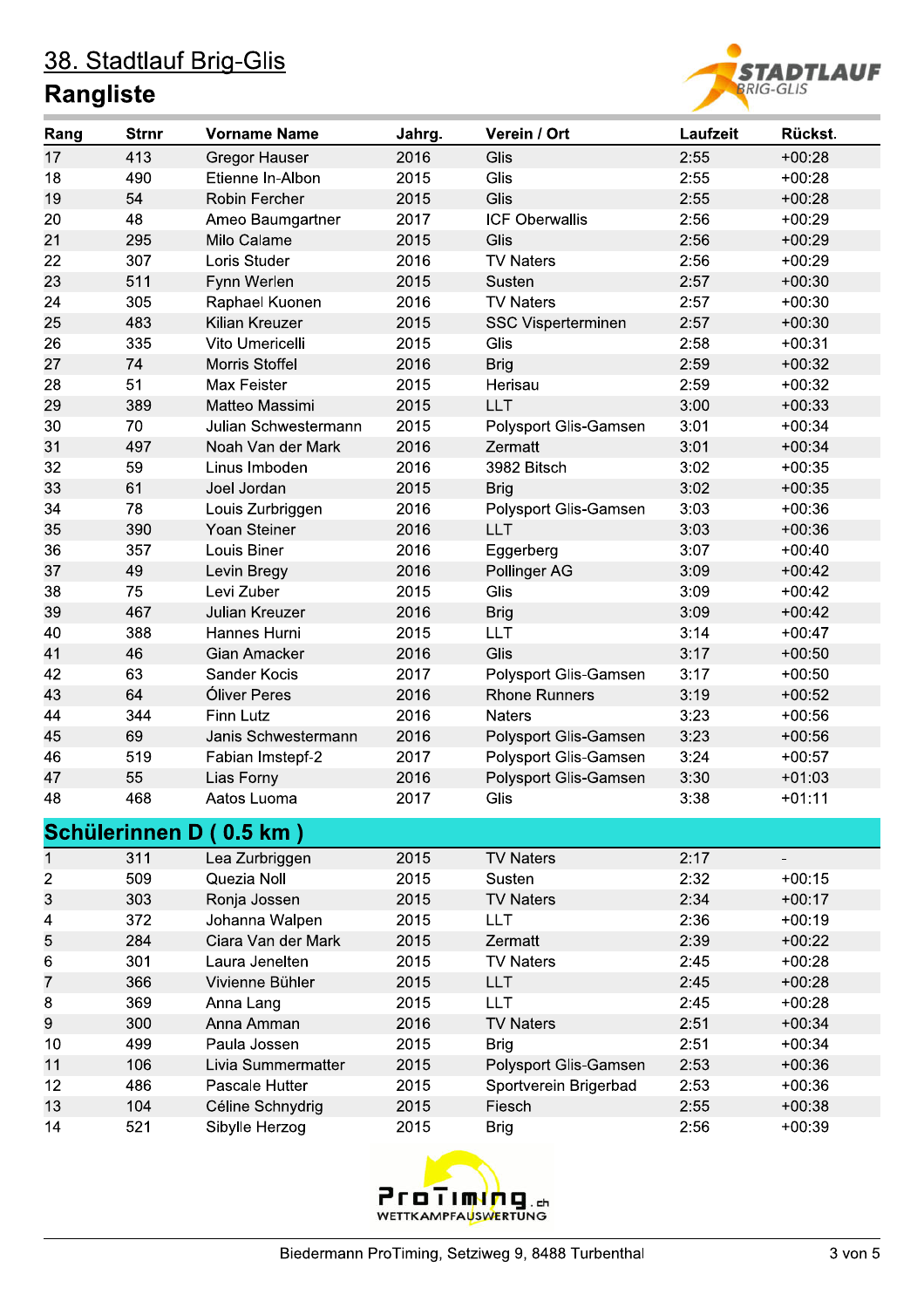

| Rang | <b>Strnr</b>          | <b>Vorname Name</b>    | Jahrg. | Verein / Ort          | Laufzeit | Rückst.  |
|------|-----------------------|------------------------|--------|-----------------------|----------|----------|
| 15   | 102                   | Kaira Müller           | 2015   | Bürchen               | 2:57     | $+00:40$ |
| 16   | 98                    | Maelle Lauber          | 2015   | St.Niklaus            | 2:57     | $+00:40$ |
| 17   | 84                    | Janina Eyer            | 2016   | Glis                  | 2:57     | $+00:40$ |
| 18   | 365                   | <b>Emely Briggeler</b> | 2015   | <b>LLT</b>            | 2:58     | $+00:41$ |
| 19   | 367                   | Jara Ittig             | 2015   | LLT                   | 2:59     | $+00:42$ |
| 20   | 100                   | Lina Liniger           | 2015   | Polysport Glis-Gamsen | 3:01     | $+00:44$ |
| 21   | 364                   | Elisa Bregy            | 2016   | LLT.                  | 3:01     | $+00:44$ |
| 22   | 373                   | Elina Schnydrig        | 2015   | <b>LLT</b>            | 3:02     | $+00:45$ |
| 23   | 92                    | Enya Imhof             | 2015   | Glis                  | 3:02     | $+00:45$ |
| 24   | 353                   | Johanna Schmitt        | 2015   | Ried-Brig             | 3:02     | $+00:45$ |
| 25   | 514                   | Lisa Bruchez           | 2016   | Glis                  | 3:02     | $+00:45$ |
| 26   | 321                   | <b>Emely Schmidt</b>   | 2015   | Ried-Brig             | 3:04     | $+00:47$ |
| 27   | 85                    | Laura Fercher          | 2015   | Polysport Glis-Gamsen | 3:05     | $+00:48$ |
| 28   | 95                    | Melin In-Albon         | 2016   | Polysport Glis-Gamsen | 3:06     | $+00:49$ |
| 29   | 88                    | Valerie Grand          | 2016   | Polysport Glis-Gamsen | 3:07     | $+00:50$ |
| 30   | 368                   | Alea Ittig             | 2016   | <b>LLT</b>            | 3:07     | $+00:50$ |
| 31   | 107                   | Amelie Walker          | 2016   | Polysport Glis-Gamsen | 3:08     | $+00:51$ |
| 32   | 110                   | Mila Zurbriggen        | 2016   | Polysport Glis-Gamsen | 3:12     | $+00:55$ |
| 33   | 81                    | Luisa Bischoff         | 2015   | Polysport Glis-Gamsen | 3:13     | $+00:56$ |
| 34   | 97                    | Helena Kocis           | 2015   | Polysport Glis-Gamsen | 3:15     | $+00:58$ |
| 35   | 370                   | Nina Lorenz            | 2015   | <b>LLT</b>            | 3:16     | $+00:59$ |
| 36   | 86                    | Ellen Forny            | 2016   | Polysport Glis-Gamsen | 3:16     | $+00:59$ |
| 37   | 105                   | Anna Summermatter      | 2015   | Polysport Glis-Gamsen | 3:18     | $+01:01$ |
| 38   | 493                   | Elisa Wyder            | 2015   | Glis                  | 3:19     | $+01:02$ |
| 39   | 79                    | Lynn Amacker           | 2015   | Glis                  | 3:21     | $+01:04$ |
| 40   | 361                   | Karla Rau              | 2017   | Glis                  | 3:23     | $+01:06$ |
| 41   | 289                   | Elena Jäger            | 2016   | Turtmann              | 3:23     | $+01:06$ |
| 42   | 112                   | Elisa Zurbrigggen      | 2016   | Polysport Glis-Gamsen | 3:23     | $+01:06$ |
| 43   | 109                   | Isabelle Zünd          | 2016   | Termen                | 3:24     | $+01:07$ |
| 44   | 518                   | Sophie Stocker         | 2016   | <b>Brig</b>           | 3:24     | $+01:07$ |
| 45   | 80                    | Anita Amani            | 2016   | Polysport Glis-Gamsen | 3:24     | $+01:07$ |
| 46   | 520                   | Elena Kreuzer          | 2015   | Glis                  | 3:25     | $+01:08$ |
| 47   | 371                   | Maj Schöpfer           | 2015   | <b>LLT</b>            | 3:27     | $+01:10$ |
| 48   | 477                   | Eliza Girotto Carvalho | 2016   | Glis                  | 3:27     | $+01:10$ |
| 49   | 90                    | Yael Heizmann          | 2017   | Polysport Glis-Gamsen | 3:28     | $+01:11$ |
| 50   | 108                   | Nora Zenhäusern        | 2016   | Naters                | 3:29     | $+01:12$ |
| 51   | 333                   | Noémie Rittiner        | 2015   | Glis                  | 3:32     | $+01:15$ |
| 52   | 326                   | Elin Imstepf           | 2015   | Glis                  | 3:32     | $+01:15$ |
| 53   | 329                   | Zoe Jost               | 2016   | <b>Brig</b>           | 3:32     | $+01:15$ |
| 54   | 111                   | Sophia Zurbriggen      | 2016   | Bürchen               | 3:38     | $+01:21$ |
| 55   | 87                    | Mira Gattlen           | 2016   | Susten                | 3:47     | $+01:30$ |
| 56   | 83                    | Cecilia Eyer           | 2017   | Glis                  | 3:58     | $+01:41$ |
| 57   | 481                   | Mara Isabel Petrig     | 2016   | <b>Brig</b>           | 4:04     | $+01:47$ |
| 58   | 281                   | Leonie Zenhäusern      | 2016   | Eggerberg             | 4:09     | $+01:52$ |
| 59   | 478                   | Sophia Karlen          | 2016   | <b>Brig-Glis</b>      | 4:57     | $+02:40$ |
|      | <b>Schülerinnen B</b> | 1.2 km)                |        |                       |          |          |
| 1    | 120                   | Lena Koné              | 2012   | <b>CABV Martigny</b>  | 5:01     |          |
|      |                       |                        |        |                       |          |          |
|      |                       |                        |        |                       |          |          |

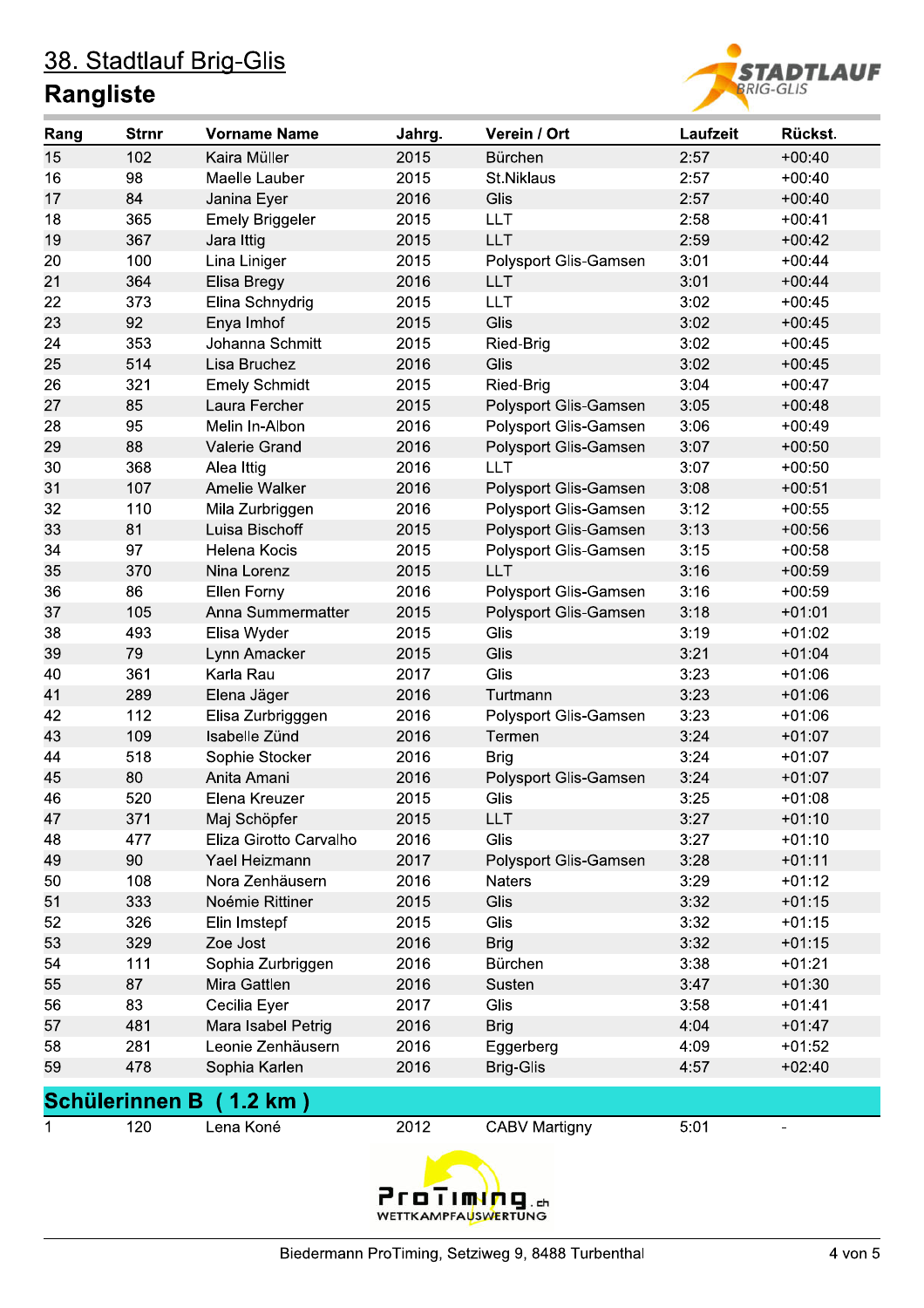#### **Rangliste**



| Rang             | <b>Strnr</b> | <b>Vorname Name</b>     | Jahrg. | Verein / Ort             | Laufzeit | Rückst.  |
|------------------|--------------|-------------------------|--------|--------------------------|----------|----------|
| $\overline{c}$   | 384          | Greta Modafarri         | 2011   | <b>LLT</b>               | 5:13     | $+00:12$ |
| 3                | 501          | Lisa Jossen             | 2011   | <b>Brig</b>              | 5:13     | $+00:12$ |
| 4                | 126          | Lea Stoffel             | 2011   | <b>STV Gampel</b>        | 5:19     | $+00:18$ |
| 5                | 308          | Aliyah Stupf            | 2012   | <b>TV Naters</b>         | 5:26     | $+00:25$ |
| 6                | 379          | <b>Ashley Pistorius</b> | 2012   | <b>LLT</b>               | 5:28     | $+00:27$ |
| 7                | 123          | <b>Rahel Meile</b>      | 2011   | <b>STV Gampel</b>        | 5:42     | $+00:41$ |
| 8                | 380          | Celia Andenmatten       | 2011   | <b>LLT</b>               | 5:59     | $+00:58$ |
| 9                | 286          | Lisa Burgener           | 2011   | Glis                     | 6:24     | $+01:23$ |
| 10               | 121          | <b>Charleene Lauber</b> | 2012   | St.Niklaus               | 6:25     | $+01:24$ |
| 11               | 118          | Ejla Bumann             | 2012   | Glis                     | 6:25     | $+01:24$ |
| 12               | 355          | Mia Biner               | 2011   | Eggerberg                | 6:30     | $+01:29$ |
| 13               | 124          | Maja Nogal              | 2012   | Polysport Glis-Gamsen    | 6:35     | $+01:34$ |
| 14               | 122          | Shania Lerjen           | 2012   | Polysport Glis-Gamsen    | 6:38     | $+01:37$ |
| 15               | 385          | Jeanine Walden          | 2012   | <b>LLT</b>               | 6:39     | $+01:38$ |
| 16               | 117          | Sara Barreto            | 2012   | <b>STV Gampel</b>        | 6:47     | $+01:46$ |
| 17               | 381          | Amélie Bühler           | 2012   | <b>LLT</b>               | 6:48     | $+01:47$ |
| 18               | 513          | Maike Pietsch           | 2011   | München                  | 6:54     | $+01:53$ |
| 19               | 382          | Sina Ittig              | 2012   | <b>LLT</b>               | 7:11     | $+02:10$ |
| 20               | 115          | Elin Arnold             | 2012   | Polysport Glis-Gamsen    | 7:22     | $+02:21$ |
| 21               | 114          | Andia Amani             | 2011   | Polysport Glis-Gamsen    | 7:27     | $+02:26$ |
| 22               | 125          | <b>Riana Ritz</b>       | 2012   | Polysport Glis-Gamsen    | 7:53     | $+02:52$ |
| 23               | 116          | Emma Balogh             | 2012   | Polysport Glis-Gamsen    | 8:08     | $+03:07$ |
| <b>Schüler B</b> |              | (1.2 km)                |        |                          |          |          |
| $\mathbf 1$      | 399          | Lino Baumgartner        | 2012   | LLT                      | 4:51     |          |
| $\overline{c}$   | 136          | Niklas Volken           | 2012   | <b>Mountain Athletes</b> | 4:55     | $+00:04$ |
| 3                | 398          | Yoan Baumgartner        | 2012   | <b>LLT</b>               | 4:58     | $+00:07$ |
| 4                | 342          | Gian Bregy              | 2011   | <b>STV Gampel</b>        | 5:07     | $+00:16$ |
| 5                | 127          | Samuel Bellwald         | 2011   | <b>STV Gampel</b>        | 5:08     | $+00:17$ |
| 6                | 323          | Juri Sarbach            | 2012   | Ried-brig                | 5:25     | $+00:34$ |
| 7                | 134          | Elias Steffen           | 2011   | STV Brig Jugendriege     | 5:42     | $+00:51$ |
| 8                | 130          | Iven Heinzmann          | 2011   | Visperterminen           | 5:43     | $+00:52$ |
| 9                | 137          | Ramon Walker            | 2011   | <b>Glis</b>              | 5:43     | $+00:52$ |
| 10               | 346          | Louis Heldner           | 2012   | <b>CABV Martigny</b>     | 5:44     | $+00:53$ |
| 11               | 133          | Moritz Plaschy          | 2011   | <b>STV Gampel</b>        | 5:53     | $+01:02$ |
| 12               | 128          | Tim Carlen              | 2012   | Glis                     | 5:57     | $+01:06$ |
| 13               | 138          | Janis Werlen            | 2011   | Glis                     | 5:59     | $+01:08$ |
| 14               | 526          | Jan Schwery             | 2012   | Glis                     | 6:00     | $+01:09$ |
| 15               | 287          | David Burgener          | 2012   | <b>Brig-Glis</b>         | 6:02     | $+01:11$ |
| 16               | 132          | Aaron Imboden           | 2011   | 3982 Bitsch              | 6:03     | $+01:12$ |
| 17               | 131          | Livio lanfascia         | 2012   | Polysport Glis-Gamsen    | 6:24     | $+01:33$ |
| 18               | 129          | Sandro Eyholzer         | 2012   | Polysport Glis-Gamsen    | 6:33     | $+01:42$ |
| 19               | 139          | Lionel Willisch         | 2012   | Täsch                    | 6:35     | $+01:44$ |
| 20               | 505          | Cédric Ruffiner         | 2013   | Glis                     | 6:49     | $+01:58$ |

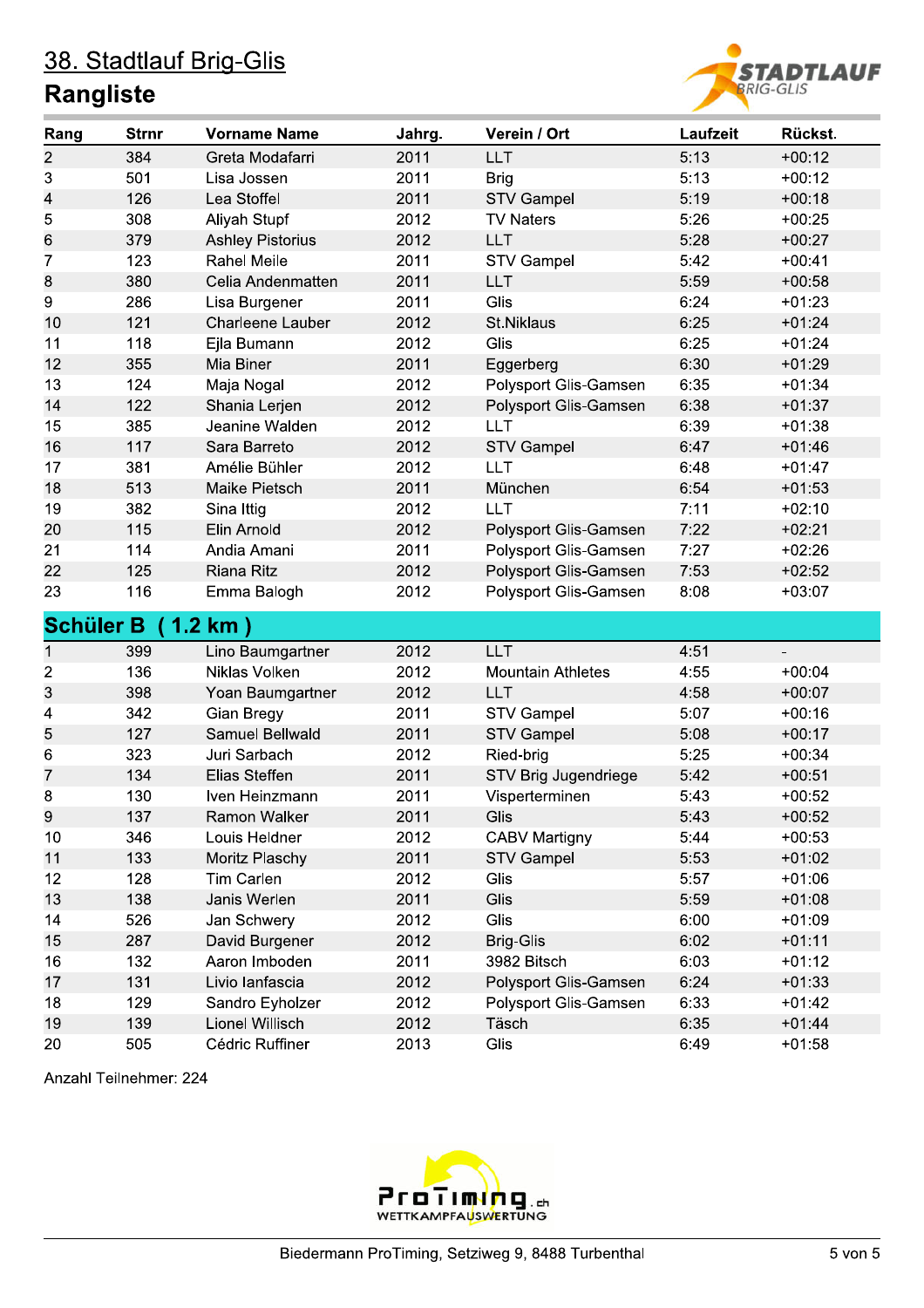#### **Rangliste**



| Rang             | <b>Strnr</b> | <b>Vorname Name</b>     | Jahrg. | Verein / Ort             | 1.2 Km  | Laufzeit | Rückst.  |
|------------------|--------------|-------------------------|--------|--------------------------|---------|----------|----------|
| <b>Schüler A</b> |              | $(2.4 \text{ km})$      |        |                          |         |          |          |
| 1                | 402          | Gianluca Sarbach        | 2009   | <b>LLT</b>               | 4:09(1) | 9:14     |          |
| $\overline{2}$   | 403          | Gian Tenisch            | 2010   | <b>LLT</b>               | 4:34(2) | 9:49     | $+00:35$ |
| 3                | 401          | David Lang              | 2009   | LLT                      | 4:35(3) | 9:59     | $+00:45$ |
| 4                | 144          | Felix Plaschy           | 2010   | <b>STV Gampel</b>        | 4:44(4) | 10:09    | $+00:55$ |
| 5                | 145          | <b>Tristan Stuyts</b>   | 2009   | <b>Mountain Athletes</b> | 4:57(6) | 10:28    | $+01:14$ |
| 6                | 400          | Sandro Demostene        | 2009   | LLT                      | 4:52(5) | 10:44    | $+01:30$ |
| 7                | 475          | Luca Salzmann           | 2011   | Glis                     | 6:25(7) | 12:43    | $+03:29$ |
|                  |              | Schülerinnen A (2.4 km) |        |                          |         |          |          |
|                  | 347          | Mia Heldner             | 2010   | <b>CABV Martigny</b>     | 4:48(1) | 10:12    | ٠        |
| $\overline{2}$   | 502          | Anna Jossen             | 2009   | <b>Brig</b>              | 4:50(2) | 10:35    | $+00:23$ |
| 3                | 387          | Matilda Jordan          | 2010   | <b>LLT</b>               | 5:08(4) | 11:10    | $+00:58$ |
| 4                | 336          | Julia Berchtold         | 2009   | OS Raron                 | 5:08(3) | 11:27    | $+01:15$ |
| 5                | 140          | Soraia Barreto          | 2010   | <b>STV Gampel</b>        | 5:16(5) | 11:35    | $+01:23$ |
| 6                | 386          | Vera Boltshauser        | 2010   | <b>LLT</b>               | 5:38(6) | 12:30    | $+02:18$ |
| 7                | 354          | <b>Rahel Walter</b>     | 2010   | Glis                     | 5:55(7) | 13:30    | $+03:18$ |
| 8                | 141          | Gwendolyn Leyh          | 2009   | Polysport Glis-Gamsen    | 7:14(8) | 15:23    | $+05:11$ |
| 9                | 504          | Jade Schönbächler       | 2010   | St. Maurice              | 7:15(9) | 21:26    | $+11:14$ |

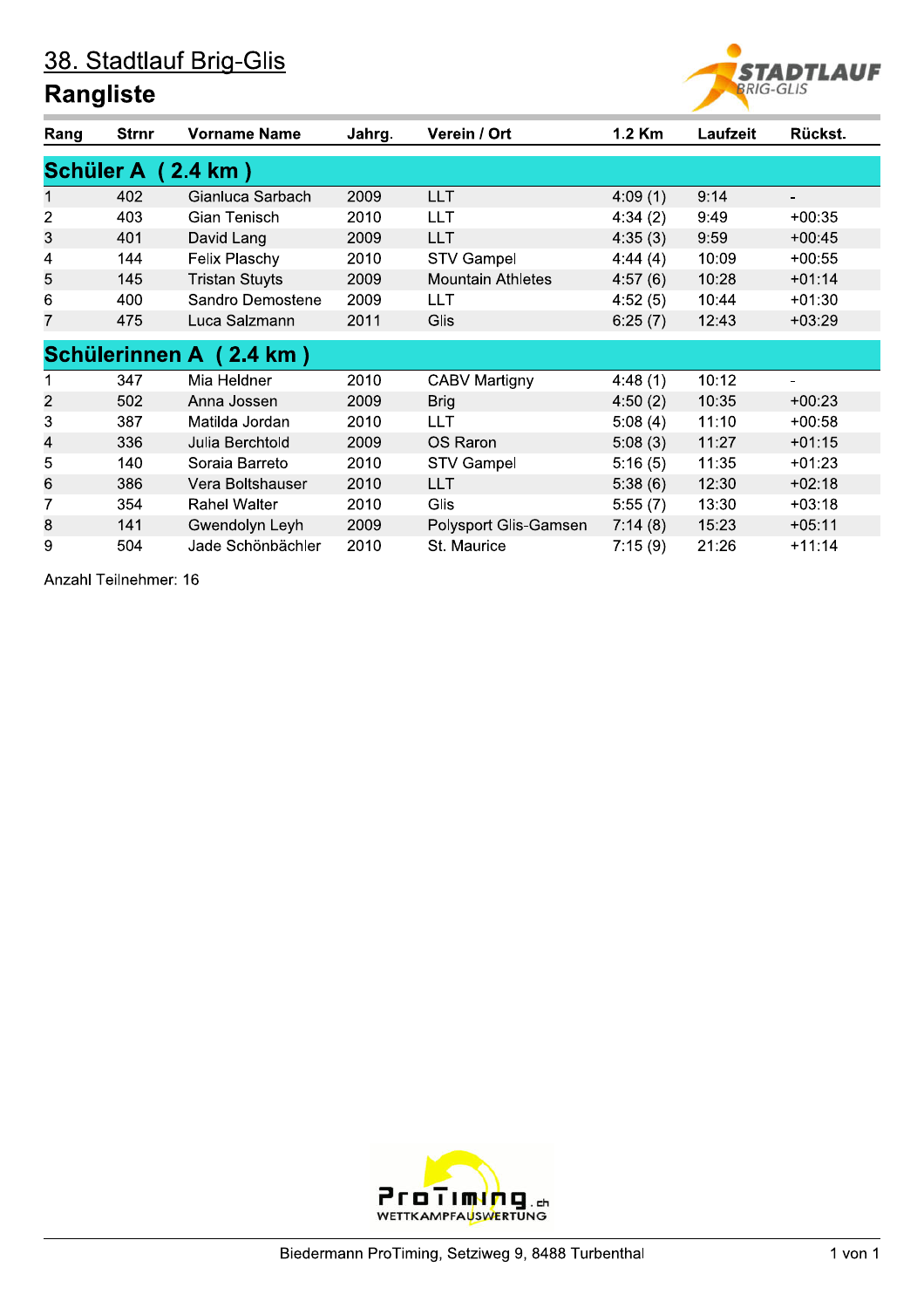#### **Rangliste**



| Rang | <b>Strnr</b>     | <b>Vorname Name</b>  | Jahrg. | Verein / Ort             | Zeit 3 km | Laufzeit | Rückst.                  |  |  |  |  |
|------|------------------|----------------------|--------|--------------------------|-----------|----------|--------------------------|--|--|--|--|
|      | Mädchen B (5 km) |                      |        |                          |           |          |                          |  |  |  |  |
| 1    | 405              | Jael Sarah Lang      | 2008   | <b>LLT</b>               | 16:29(1)  | 24:31    | $\overline{\phantom{a}}$ |  |  |  |  |
| 2    | 404              | Lara Jordan          | 2008   | <b>LLT</b>               | 17:41(2)  | 27:00    | $+02:29$                 |  |  |  |  |
|      | Jugend $B(5 km)$ |                      |        |                          |           |          |                          |  |  |  |  |
| 1    | 406              | Samuel Ruffener      | 2007   | <b>LLT</b>               | 12:51(1)  | 19:32    | $\overline{\phantom{a}}$ |  |  |  |  |
| 2    | 498              | Bastian Volken       | 2008   | <b>Mountain Athletes</b> | 13:19(2)  | 20:00    | $+00:28$                 |  |  |  |  |
| 3    | 147              | Mischa Stuyts        | 2008   | <b>Mountain Athletes</b> | 14:07(3)  | 21:23    | $+01:51$                 |  |  |  |  |
| 4    | 535              | <b>Melvin Lehner</b> | 2008   | Glis                     | 17:34(4)  | 26:39    | $+07:07$                 |  |  |  |  |
|      | Jugend A (5 km)  |                      |        |                          |           |          |                          |  |  |  |  |
|      | 337              | Fabian Karlen        | 2006   | OS Raron                 | 14:43(1)  | 21:38    | -                        |  |  |  |  |

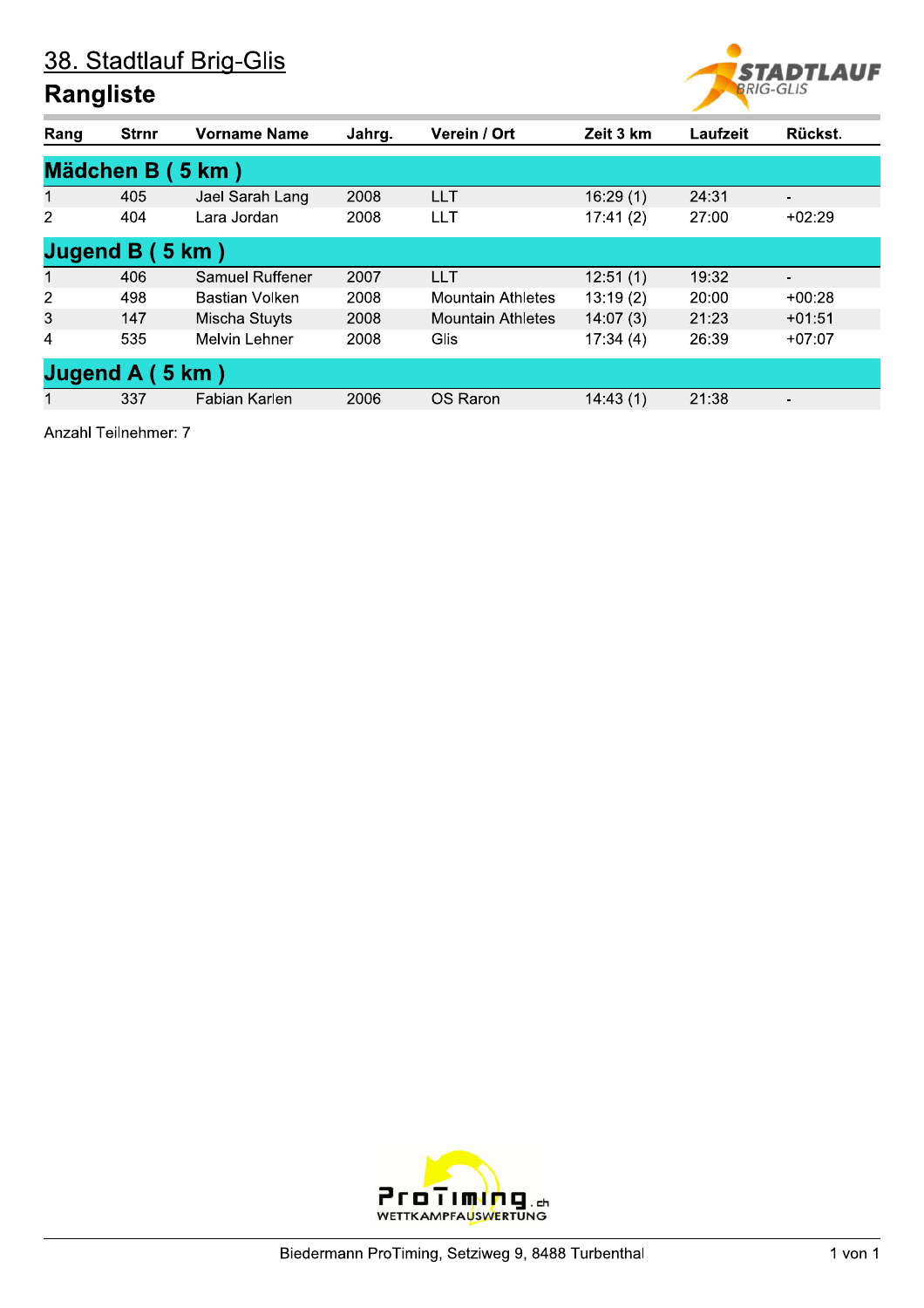

| Rang                    |     | <b>Strnr</b> Vorname Name | Jahrg.    | Verein / Ort        |           | Laufzeit | Rückst.  |
|-------------------------|-----|---------------------------|-----------|---------------------|-----------|----------|----------|
|                         |     |                           | Zeit 3 km | Zeit 5 km           | Zeit 8 km |          |          |
|                         |     |                           |           |                     |           |          |          |
|                         |     | <b>U20 Damen (10 km)</b>  |           |                     |           |          |          |
| 1                       | 528 | <b>Nele Sophia Ritler</b> | 2004      | <b>Visp</b>         |           | 41:40    | ۰.       |
|                         |     |                           | 13:56(1)  | 20:51(1)            | 34:50(1)  |          |          |
| $\overline{2}$          | 149 | Sophia Cortesi            | 2008      | Laufgruppe Willigen |           | 54:22    | $+12:42$ |
|                         |     |                           | 17:19(2)  | 26:55(3)            | 45:04(2)  |          |          |
| $\overline{3}$          | 148 | <b>Jessica Amacker</b>    | 2005      | Laufgruppe Willigen |           | 54:22    | $+12:42$ |
|                         |     |                           | 17:20(3)  | 26:09(2)            | 45:04(3)  |          |          |
| $\overline{\mathbf{4}}$ | 292 | Larissa Manz              | 2004      | Gampel              |           | 59:45    | $+18:05$ |
|                         |     |                           | 19:52(4)  | 30:08(4)            | 50:07(4)  |          |          |

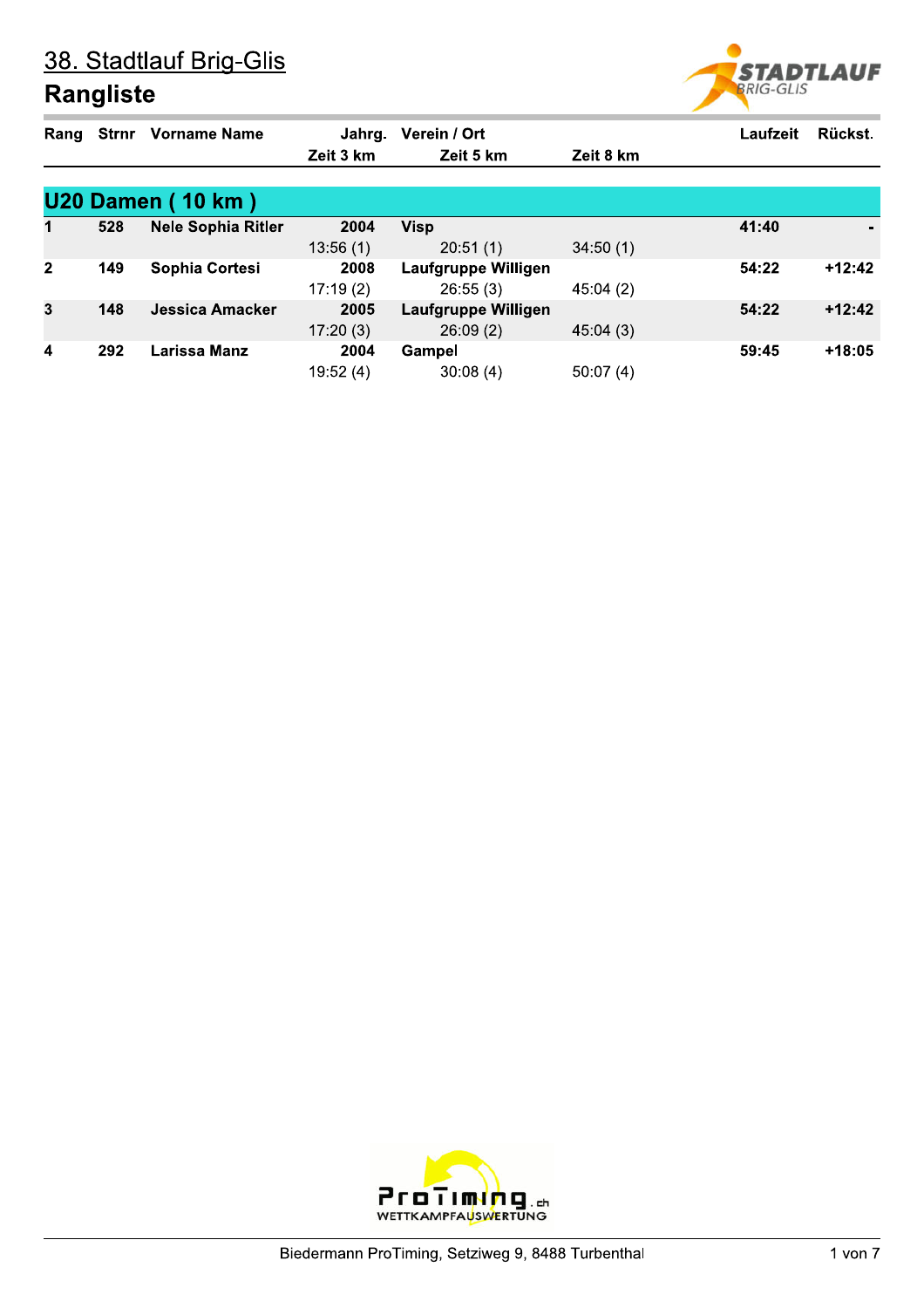|                |     | Rang Strnr Vorname Name     |                  | Jahrg. Verein / Ort                |            | Laufzeit Rückst. |          |
|----------------|-----|-----------------------------|------------------|------------------------------------|------------|------------------|----------|
|                |     |                             | Zeit 3 km        | Zeit 5 km                          | Zeit 8 km  |                  |          |
|                |     |                             |                  |                                    |            |                  |          |
|                |     | Damen 1 (10 km)             |                  |                                    |            |                  |          |
| 1              | 156 | Georgette                   | 1991             | <b>Rhone Runners</b>               |            | 39:44            |          |
|                |     |                             | 13:24(1)         | 20:55(1)                           | 33:09(1)   |                  |          |
| $\mathbf{2}$   | 164 | <b>Sona Walpen</b>          | 1987             | <b>SC Bächi</b>                    |            | 46:04            | $+06:20$ |
|                |     |                             | 15:13(2)         | 22:39(2)                           | 38:13(2)   |                  |          |
| 3              | 309 | Vanessa Schmid              | 1995             | <b>TV Naters</b>                   |            | 47:08            | $+07:24$ |
|                |     |                             | 15:20(3)         | 22:55(3)                           | 39:00(3)   |                  |          |
| 4              | 539 | <b>Malena Gerber</b>        | 1993             | <b>Brig</b>                        |            | 47:44            | $+08:00$ |
|                |     |                             | 16:35(5)         | 24:55(6)                           | 40:07(4)   |                  |          |
| 5              | 165 | <b>Josianne Wirthner</b>    | 1985             | <b>Novalies</b>                    |            | 49:21            | $+09:37$ |
|                |     |                             | 16:12(4)         | 24:55(5)                           | 41:00(5)   |                  |          |
| 6              | 152 | <b>Marielle Brigger</b>     | 1992             | <b>Naters</b>                      |            | 50:29            | $+10:45$ |
|                | 458 | Alexandra                   | 16:56(6)         | 24:52(4)                           | 42:00(6)   | 51:27            | $+11:43$ |
| $\overline{7}$ |     |                             | 1983             | Glis                               |            |                  |          |
| 8              | 540 | <b>Conny Jelo</b>           | 17:04(7)<br>1985 | 25:13(7)<br><b>Naters</b>          | 42:48 (7)  | 52:15            | $+12:31$ |
|                |     |                             | 17:17(8)         | 25:33(8)                           | 43:21(8)   |                  |          |
| 9              | 154 | Anja Inderkummen            | 1985             | <b>Steg</b>                        |            | 53:31            | $+13:47$ |
|                |     |                             | 17:35(9)         | 26:13(9)                           | 44:31(9)   |                  |          |
| 10             | 533 | <b>Stéphanie Ricci</b>      | 1983             | <b>Naters</b>                      |            | 54:22            | $+14:38$ |
|                |     |                             | 17:55(10)        | 26:42 (10)                         | 45:09 (10) |                  |          |
| 11             | 163 | Medea Salzgeber-Epiney 1984 |                  | <b>Baltschieder</b>                |            | 55:52            | $+16:08$ |
|                |     |                             | 19:37 (15)       | 28:20 (14)                         | 46:50 (11) |                  |          |
| 12             | 351 | <b>Stephanie Shaw</b>       | 1984             | <b>Glis</b>                        |            | 56:18            | $+16:34$ |
|                |     |                             | 18:46 (12)       | 27:36(12)                          | 46:58 (13) |                  |          |
| 13             | 161 | <b>Carolin Menzel</b>       | 1985             | <b>Groupe Mutuel, Kunden</b>       |            | 56:20            | $+16:36$ |
|                |     |                             | 18:51(14)        | 27:53(13)                          | 46:56 (12) |                  |          |
| 14             | 160 | <b>Esperanza Marx</b>       | 2000             | <b>Glarus</b>                      |            | 57:01            | $+17:17$ |
|                |     |                             | 18:47 (13)       | 27:35(11)                          | 47:40 (14) |                  |          |
| 15             | 166 | <b>Sarah Zuber</b>          | 1984             | <b>Glis</b>                        |            | 1:00:25          | $+20:41$ |
|                |     |                             | 20:24 (18)       | 29:43 (15)                         | 50:14(15)  |                  |          |
| 16             | 327 | <b>Melanie Arnold</b>       | 1991             | <b>Simplon Dorf</b>                |            | 1:01:55          | $+22:11$ |
|                |     |                             | 19:52 (16)       | 30:08(16)                          | 51:24(16)  |                  |          |
| 17             | 159 | <b>Kathrin Marty</b>        | 1989             | <b>Nordlys Sport Runningfreaks</b> |            | 1:02:12          | $+22:28$ |
|                |     |                             | 20:23 (17)       | 30:23(18)                          | 51:46 (17) |                  |          |
| 18             | 492 | <b>Sabrina Seiler</b>       | 2002             | <b>Brig-Glis</b>                   |            | 1:06:18          | $+26:34$ |
|                |     |                             | 22:33 (19)       | 30:09(17)                          | 53:50 (18) |                  |          |
| 19             | 162 | <b>Andrea Pfammatter</b>    | 1984             | <b>Eischoll</b>                    |            | 1:11:08          | $+31:24$ |
|                |     |                             | 24:33 (20)       | 35:47 (19)                         | 59:27 (19) |                  |          |
| 20             | 157 | <b>Corinne Lochmatter</b>   | 1990             | <b>Birgisch</b>                    |            | 1:11:09          | $+31:25$ |
|                |     |                             | 24:34 (22)       | 35:49(21)                          | 59:30 (21) |                  |          |
| 21             | 153 | Nadja Fux                   | 1998             | <b>Glis</b>                        |            | 1:11:09          | $+31:25$ |
|                |     |                             | 24:33(21)        | 35:49 (20)                         | 59:29 (20) |                  |          |



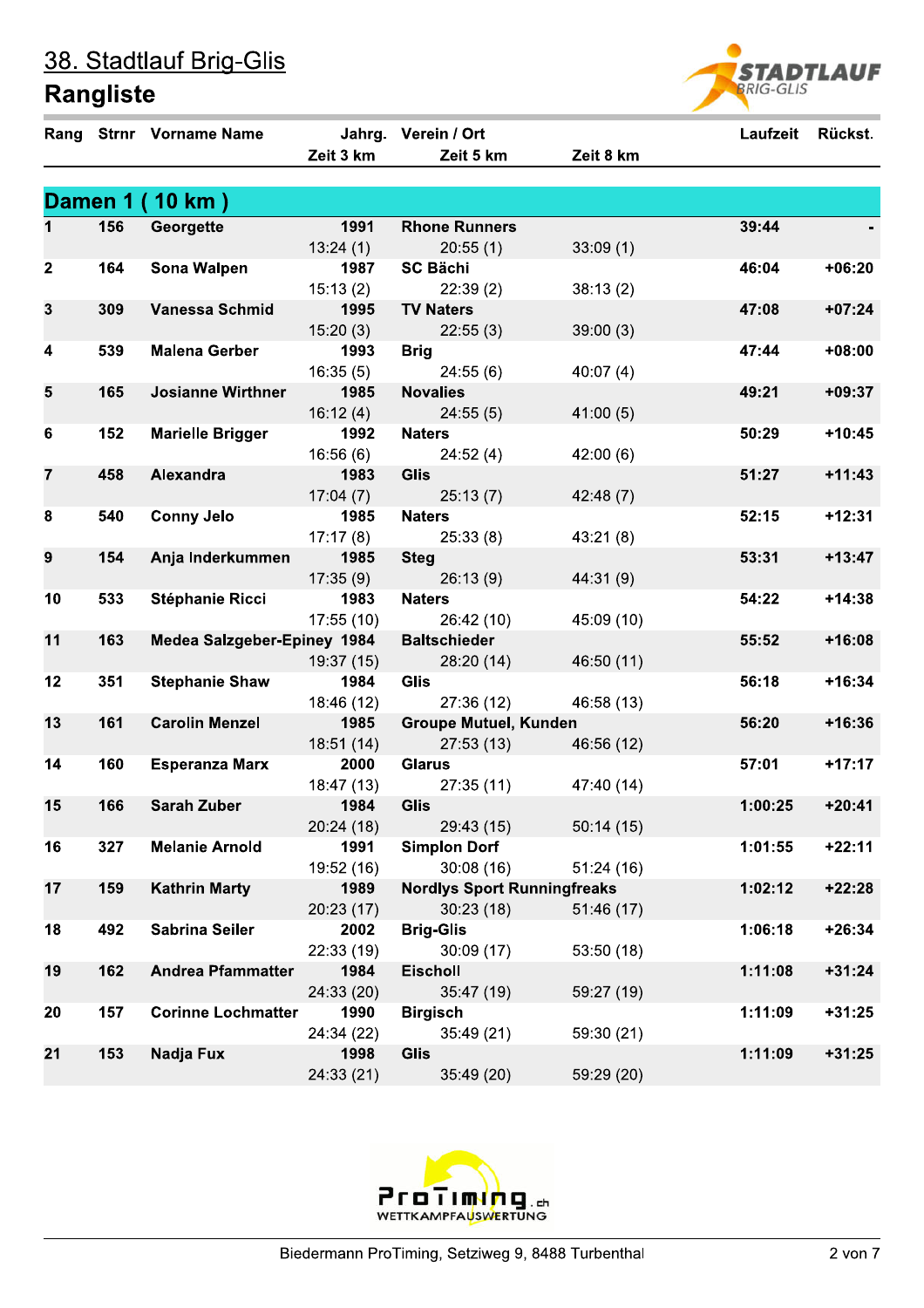|                         |                  | Rang Strnr Vorname Name    |                  | Jahrg. Verein / Ort          |                   | Laufzeit | <b>Rückst.</b> |
|-------------------------|------------------|----------------------------|------------------|------------------------------|-------------------|----------|----------------|
|                         |                  |                            | Zeit 3 km        | Zeit 5 km                    | Zeit 8 km         |          |                |
|                         |                  |                            |                  |                              |                   |          |                |
|                         |                  | Damen 2 (10 km)            |                  |                              |                   |          |                |
| 1                       | $\overline{173}$ | <b>Eleonora Mangisch</b>   | 1974             | <b>Rhone Runners</b>         |                   | 47:44    |                |
|                         |                  |                            | 15:44(1)         | 23:18(1)                     | 39:32(1)          |          |                |
| $\overline{2}$          | 424              | <b>Christine Lang</b>      | 1976             | <b>LLT</b>                   |                   | 49:39    | $+01:55$       |
|                         |                  |                            | 16:31(2)         | 24:26(2)                     | 41:15(2)          |          |                |
| $\mathbf{3}$            | 350              | <b>Aurelia Ittig</b>       | 1977             | <b>Glis</b>                  |                   | 51:34    | $+03:50$       |
|                         |                  |                            | 17:13(4)         | 25:32(4)                     | 42:46 (3)         |          |                |
| $\overline{\mathbf{4}}$ | 349              | <b>Rebecca Schmid</b>      | 1980             | <b>Ried-Brig</b>             |                   | 51:45    | $+04:01$       |
|                         |                  |                            | 17:12(3)         | 25:32(3)                     | 42:55(4)          |          |                |
| $5\phantom{1}$          | 276              | <b>Manuela Valente</b>     | 1974             | <b>Asd Caddese</b>           |                   | 52:17    | $+04:33$       |
|                         |                  |                            | 17:52(6)         | 26:24(5)                     | 43:53(5)          |          |                |
| $6\phantom{1}$          | 170              | <b>Silvia Ferraris</b>     | 1978             | Crevoladossola               |                   | 53:04    | $+05:20$       |
|                         |                  |                            | 17:52(5)         | 26:55(6)                     | 44:14(6)          |          |                |
| $\overline{7}$          | 176              | <b>Jasmine Steiner</b>     | 1981             | <b>Naters</b>                |                   | 57:13    | $+09:29$       |
|                         |                  |                            | 18:55(8)         | 28:01(8)                     | 47:38 (8)         |          |                |
| 8                       | 174              | <b>Jaqueline Prinzhorn</b> | 1982             | <b>Brig</b>                  |                   | 57:19    | $+09:35$       |
| 9                       | 167              |                            | 18:23(7)<br>1976 | 27:31(7)<br><b>München</b>   | 47:21(7)          | 1:00:30  | $+12:46$       |
|                         |                  | Sonja Berensmeier          | 19:29 (10)       | 28:51(9)                     | 49:58 (9)         |          |                |
| 10                      | 169              | <b>Marina Eiting</b>       | 1976             | <b>Sportverein Brigerbad</b> |                   | 1:00:30  | $+12:46$       |
|                         |                  |                            | 19:29 (11)       | 28:54(10)                    | 50:07(11)         |          |                |
| 11                      | 171              | <b>Ingrid Hutter</b>       | 1981             | <b>Sportverein Brigerbad</b> |                   | 1:00:30  | $+12:46$       |
|                         |                  |                            | 19:28(9)         | 28:54(11)                    | 50:05(10)         |          |                |
| 12                      | 175              | <b>Luisa Sebastian</b>     | 1976             | <b>Visp</b>                  |                   | 1:00:33  | $+12:49$       |
|                         |                  |                            | 19:41 (12)       | 29:14 (12)                   | 50:10(12)         |          |                |
| 13                      | 172              | <b>Ines Jeitziner</b>      | 1974             | <b>Mund</b>                  |                   | 1:11:08  | $+23:24$       |
|                         |                  |                            | 24:34 (13)       | 35:50(13)                    | 59:29 (14)        |          |                |
| 14                      | 168              | <b>Sara Ebener</b>         | 1976             | <b>Naters</b>                |                   | 1:11:10  | $+23:26$       |
|                         |                  |                            | 24:37 (14)       | 35:51(14)                    | 59:29 (13)        |          |                |
|                         |                  |                            |                  |                              |                   |          |                |
|                         |                  | Damen 3 (10 km)            |                  |                              |                   |          |                |
| 1                       | 178              | <b>Sylvie Bartolozzi</b>   | 1966             | <b>Brig</b>                  |                   | 49:06    |                |
|                         |                  |                            | 16.12(1)         | 24.04(1)                     | $A \cap B \cap A$ |          |                |

| 1              | 178 | <b>Sylvie Bartolozzi</b>  | 1966     | <b>Brig</b>     |          | 49:06   | ۰        |
|----------------|-----|---------------------------|----------|-----------------|----------|---------|----------|
|                |     |                           | 16:12(1) | 24:04(1)        | 40:52(1) |         |          |
| $\overline{2}$ | 177 | <b>Beatrice Amrein</b>    | 1971     | <b>Stettlen</b> |          | 53:17   | $+04:11$ |
|                |     |                           | 17:35(2) | 26:08(2)        | 44:11(2) |         |          |
| 3              | 508 | <b>Gaby Schibli</b>       | 1953     | <b>Steg</b>     |          | 59:09   | $+10:03$ |
|                |     |                           | 19:19(3) | 28:39(3)        | 49:02(3) |         |          |
| 4              | 180 | <b>Anne-Laure Guntern</b> | 1972     | <b>Muraz</b>    |          | 1:11:09 | $+22:03$ |
|                |     |                           | 24:35(4) | 35:52(4)        | 59:30(4) |         |          |



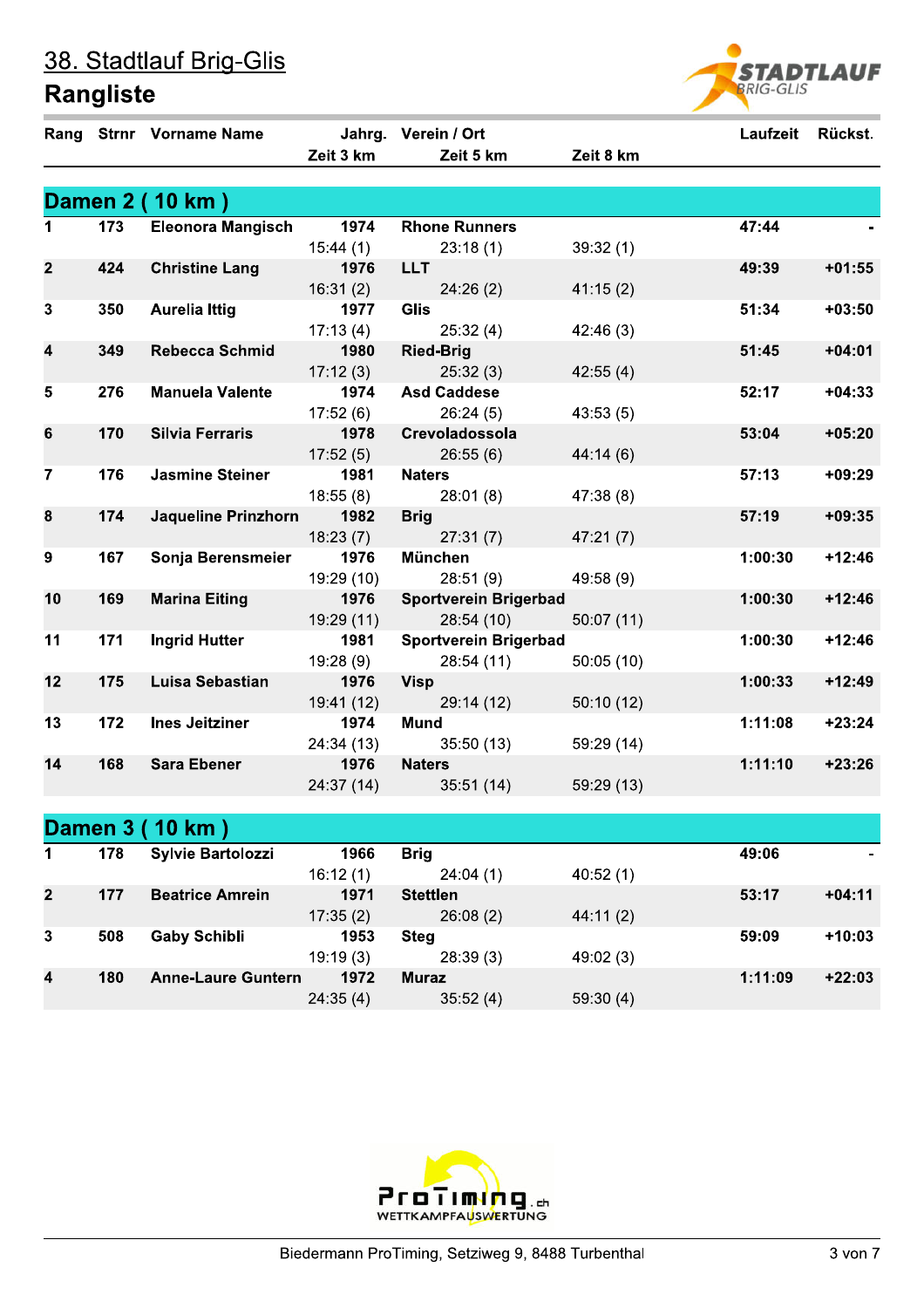

|                |     | Rang Strnr Vorname Name    |                  | Jahrg. Verein / Ort              |           | Laufzeit Rückst. |          |
|----------------|-----|----------------------------|------------------|----------------------------------|-----------|------------------|----------|
|                |     |                            | Zeit 3 km        | Zeit 5 km                        | Zeit 8 km |                  |          |
|                |     |                            |                  |                                  |           |                  |          |
|                |     | <b>Herren 5 (10 km)</b>    |                  |                                  |           |                  |          |
| 1              | 529 | <b>Beat2 Millius</b>       | 1959             | <b>Baltschieder</b>              |           | 41:48            |          |
|                |     |                            | 13:52(1)         | 20:35(1)                         | 34:40(1)  |                  |          |
| $\mathbf{2}$   | 507 | <b>Armin Schibli</b>       | 1946             | <b>Steg</b>                      |           | 53:41            | $+11:53$ |
|                |     |                            | 17:40(2)         | 26:08(2)                         | 44:25(2)  |                  |          |
| 3              | 183 | <b>Gerhard Wirthner</b>    | 1953             | Glis                             |           | 58:35            | $+16:47$ |
|                |     |                            | 19:53(4)         | 29:14(3)                         | 49:03 (4) |                  |          |
| 4              | 182 | <b>Kurt Schnidrig</b>      | 1953             | <b>Ried-Brig</b>                 |           | 58:39            | $+16:51$ |
|                |     |                            | 19:30(3)         | 29:55(4)                         | 48:58(3)  |                  |          |
|                |     |                            |                  |                                  |           |                  |          |
|                |     | <b>U20 Herren (10 km)</b>  |                  |                                  |           |                  |          |
| 1              | 150 | <b>Ivan Amherd</b>         | 2004             | <b>TV Naters</b>                 |           | 35:13            |          |
|                |     |                            | 11:40(1)         | 17:55(1)                         | 29:23(1)  |                  |          |
| $\overline{2}$ | 506 | <b>Lionel Etzensperger</b> | 2003             | <b>LLT</b>                       |           | 41:22            | $+06:09$ |
|                |     |                            | 13:37(2)         | 20:15(2)                         | 34:29(2)  |                  |          |
| 3              | 151 | <b>Lionel Biffiger</b>     | 2003             | <b>WOO- NUTRITION</b>            |           | 47:29            | $+12:16$ |
|                |     |                            | 14:28(3)         | 22:08(3)                         | 39:45(3)  |                  |          |
|                |     |                            |                  |                                  |           |                  |          |
|                |     | <b>Herren 4 (10 km)</b>    |                  |                                  |           |                  |          |
| 1              | 186 | <b>Christoph Seiler</b>    | 1969             | <b>Unterseen</b>                 |           | 38:10            |          |
|                |     |                            | 12:44(1)         | 18:53(1)                         | 31:43(1)  |                  |          |
| $\mathbf{2}$   | 187 | <b>Johan Thibaut</b>       | 1972             | <b>Rhone Runners</b>             |           | 38:44            | $+00:34$ |
|                |     |                            | 13:00(2)         | 19:14(2)                         | 32:17(2)  |                  |          |
| $\mathbf{3}$   | 343 | <b>Felix Sigrist</b>       | 1965             | <b>Naters</b>                    |           | 39:47            | $+01:37$ |
|                |     |                            | 13:18(3)         | 19:40(3)                         | 33:02(3)  |                  |          |
| 4              | 527 | <b>Claudio Arnold</b>      | 1968             | Glis                             |           | 42:43            | $+04:33$ |
|                |     |                            | 14:19(4)         | 21:10(4)                         | 35:28(4)  |                  |          |
| 5              | 538 | <b>Stefan Jost</b>         | 1972             | Zürich                           |           | 45:33            | $+07:23$ |
|                |     |                            | 15:12(5)         | 22:34(5)                         | 37:53(5)  |                  |          |
| 6              | 453 | <b>Christian Chiabotti</b> | 1965             | Brig                             |           | 46:56            | $+08:46$ |
|                |     |                            | 15:20(7)         | 22:52(6)                         | 38:51(6)  |                  |          |
| $\overline{7}$ | 443 | <b>Romeo Blatter</b>       | 1969             | <b>Ried-Brig</b>                 |           | 47:37            | $+09:27$ |
| 8              | 184 | <b>Daniel Eberhardt</b>    | 15:15(6)<br>1969 | 22:56(7)<br><b>Sodalis</b>       | 39:26(7)  | 51:57            | $+13:47$ |
|                |     |                            | 16:56(8)         | 24:52(8)                         | 42:51(8)  |                  |          |
| 9              | 185 | <b>Michel Köppel</b>       | 1970             | <b>KTV Glis-Gamsen-Brigerbad</b> |           | 52:05            | $+13:55$ |
|                |     |                            | 20:48(9)         | 24:55(9)                         | 42:55 (9) |                  |          |
|                |     |                            |                  |                                  |           |                  |          |

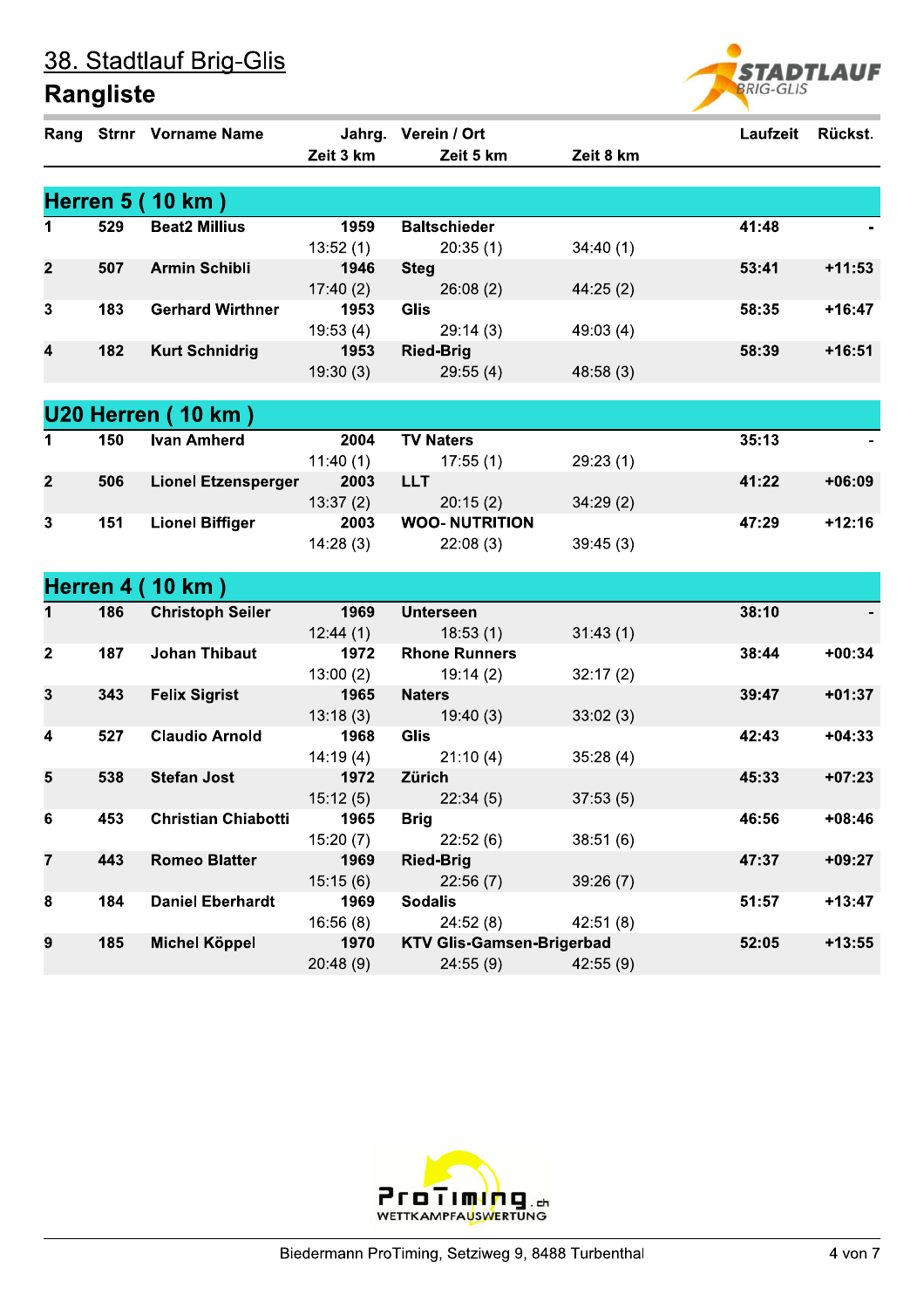

|                 |     | Rang Strnr Vorname Name     |            | Jahrg. Verein / Ort            |            | Laufzeit | Rückst.  |
|-----------------|-----|-----------------------------|------------|--------------------------------|------------|----------|----------|
|                 |     |                             | Zeit 3 km  | Zeit 5 km                      | Zeit 8 km  |          |          |
|                 |     |                             |            |                                |            |          |          |
|                 |     | <b>Herren 3 (10 km)</b>     |            |                                |            |          |          |
| $\mathbf 1$     | 194 | <b>Michel Schmidt</b>       | 1979       | <b>Glis</b>                    |            | 37:59    |          |
|                 |     |                             | 12:31(1)   | 18:39(1)                       | 31:32(1)   |          |          |
| $\mathbf{2}$    | 441 | <b>Ivan Schalbetter</b>     | 1981       | <b>Schalbetter AG</b>          |            | 38:15    | $+00:16$ |
|                 |     |                             | 12:44(2)   | 18:53(2)                       | 31:43(2)   |          |          |
| $\mathbf{3}$    | 460 | <b>Andreas Manz</b>         | 1974       | <b>IAATR Team</b>              |            | 39:07    | $+01:08$ |
|                 |     |                             | 12:57(3)   | 19:16(4)                       | 32:33(3)   |          |          |
| 4               | 532 | <b>Carlo Stoffel</b>        | 1977       | <b>Brig</b>                    |            | 39:29    | $+01:30$ |
|                 |     |                             | 12:59(4)   | 19:12(3)                       | 32:45(4)   |          |          |
| 5               | 189 | <b>Alessandro Boniforti</b> | 1979       | <b>Asd Caddese</b>             |            | 41:12    | $+03:13$ |
|                 |     |                             | 13:38(5)   | 20:15(5)                       | 34:15(5)   |          |          |
| $6\phantom{1}6$ | 484 | <b>Matthias Ritler</b>      | 1975       | <b>Visp</b>                    |            | 42:09    | $+04:10$ |
|                 |     |                             | 13:56(6)   | 20:55(6)                       | 35:00(6)   |          |          |
| $\mathbf{7}$    | 190 | <b>Claudio Hermann</b>      | 1977       | <b>Team Fahrschule Murmann</b> |            | 42:24    | $+04:25$ |
|                 |     |                             | 14:20(8)   | 21:09(7)                       | 35:29(8)   |          |          |
| 8               | 530 | <b>Tobias Abgottspon</b>    | 1980       | <b>Baltschieder</b>            |            | 42:24    | $+04:25$ |
|                 |     |                             | 14:22(9)   | 21:09(8)                       | 35:27(7)   |          |          |
| 9               | 192 | André Imboden               | 1973       | <b>STV Baltschieder</b>        |            | 43:39    | $+05:40$ |
|                 |     |                             | 14:16(7)   | 21:19(9)                       | 36:19(9)   |          |          |
| 10              | 188 | <b>Roberto Bastino</b>      | 1975       | <b>Generali THSN</b>           |            | 44:21    | $+06:22$ |
|                 |     |                             | 14:49 (10) | 21:56(10)                      | 37:03(10)  |          |          |
| 11              | 191 | <b>Thomas Hug</b>           | 1975       | Glis                           |            | 44:32    | $+06:33$ |
|                 |     |                             | 15:07(13)  | 22:26(11)                      | 37:12(11)  |          |          |
| 12              | 536 | <b>Harry Volken</b>         | 1979       | <b>Naters</b>                  |            | 46:30    | $+08:31$ |
|                 |     |                             | 15:07(11)  | 22:35(13)                      | 38:21(12)  |          |          |
| 13              | 537 | <b>Helmut Volken</b>        | 1977       | <b>Naters</b>                  |            | 46:31    | $+08:32$ |
|                 |     |                             | 15:07 (12) | 22:35(12)                      | 38:21(13)  |          |          |
| 14              | 494 | <b>Oliver Dreesen</b>       | 1975       | <b>Glis</b>                    |            | 47:08    | $+09:09$ |
|                 |     |                             | 16:13(16)  | 23:46 (16)                     | 39:31(14)  |          |          |
| 15              | 196 | <b>Raphael Wirthner</b>     | 1981       | <b>NovaRun</b>                 |            | 47:49    | $+09:50$ |
|                 |     |                             | 15:42 (15) | 23:12 (14)                     | 39:46 (15) |          |          |
| 16              | 517 | <b>Adrian Calame</b>        | 1980       | <b>Naters</b>                  |            | 48:35    | $+10:36$ |
|                 |     |                             | 15:32(14)  | 23:14(15)                      | 40:14 (16) |          |          |
| 17              | 195 | <b>Fabian Venetz</b>        | 1974       | <b>Brig-Glis</b>               |            | 50:09    | $+12:10$ |
|                 |     |                             | 16:22 (17) | 24:12 (17)                     | 41:31 (17) |          |          |
| 18              | 193 | <b>Sabino Nicolas</b>       | 1977       | Sion                           |            | 1:04:18  | $+26:19$ |
|                 |     |                             | 21:48 (18) | 31:42(18)                      | 54:00 (18) |          |          |

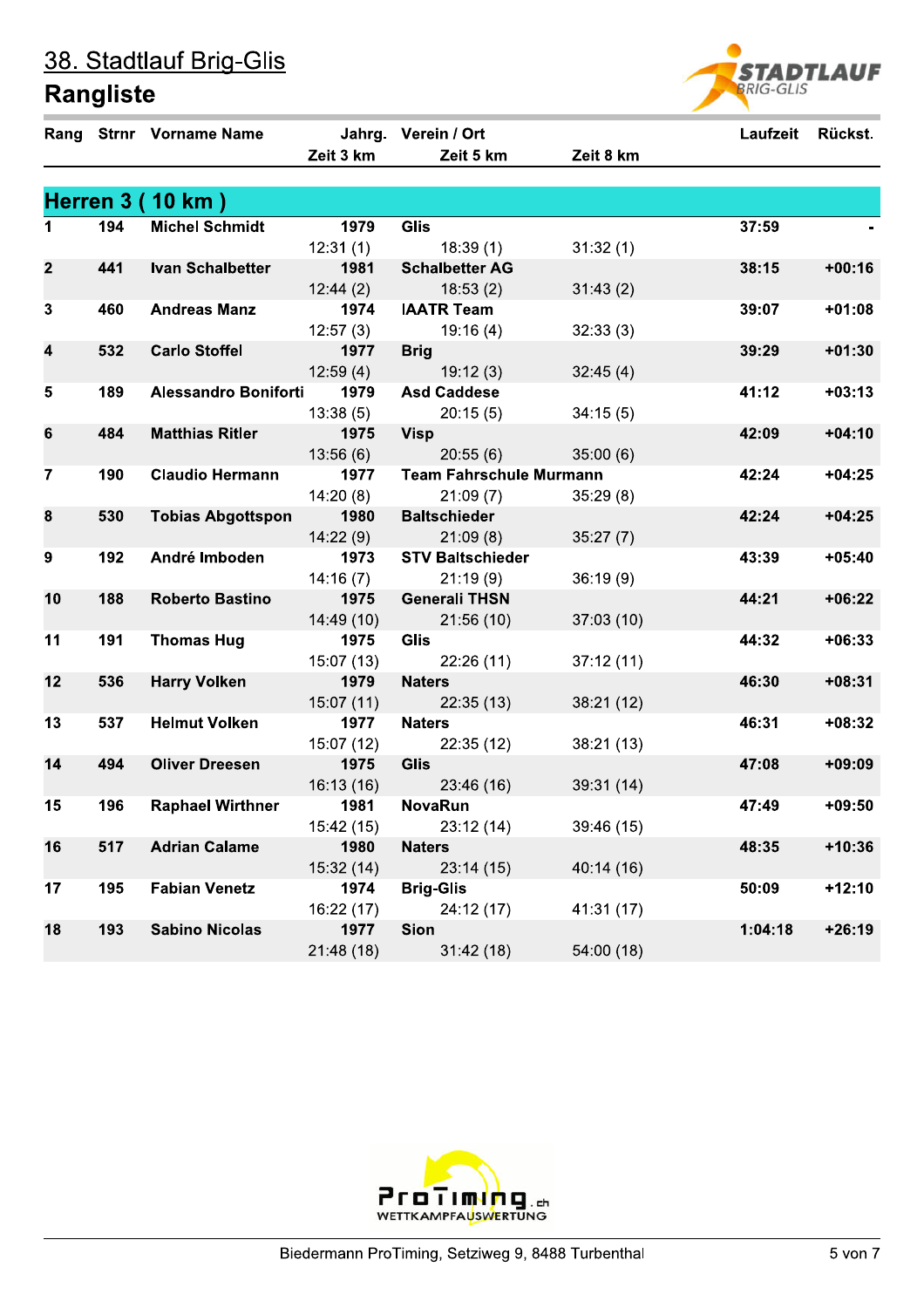|  | 38. Stadtlauf Brig-Glis |  |
|--|-------------------------|--|
|--|-------------------------|--|



|                 |     | Rang Strnr Vorname Name  | Zeit 3 km  | Jahrg. Verein / Ort<br>Zeit 5 km | Zeit 8 km  | Laufzeit | Rückst.  |
|-----------------|-----|--------------------------|------------|----------------------------------|------------|----------|----------|
|                 |     | <b>Herren 2 (10 km)</b>  |            |                                  |            |          |          |
| 1.              | 199 | <b>Marc Briggeler</b>    | 1984       | <b>Brig</b>                      |            | 36:04    |          |
|                 |     |                          | 12:01(1)   | 18:55(1)                         | 30:02(1)   |          |          |
| $\mathbf{2}$    | 205 | <b>Joel Schmidhalter</b> | 1989       | <b>FC Brig-Glis</b>              |            | 39:43    | $+03:39$ |
|                 |     |                          | 12:52(2)   | 19:12(2)                         | 32:57(2)   |          |          |
| 3               | 202 | <b>Sérgio Peres</b>      | 1984       | <b>Rhone Runners</b>             |            | 40:23    | $+04:19$ |
|                 |     |                          | 13:12(3)   | 19:45(3)                         | 33:33(3)   |          |          |
| 4               | 197 | <b>Daniel Agner</b>      | 1986       | <b>MY sport Trophy Bike</b>      |            | 41:33    | $+05:29$ |
|                 |     |                          | 13:43(5)   | 20:31(5)                         | 34:38(4)   |          |          |
| $5\phantom{.0}$ | 201 | <b>Lukas Passeraub</b>   | 1992       | <b>STV Brig</b>                  |            | 42:00    | $+05:56$ |
|                 |     |                          | 13:24(4)   | 20:07(4)                         | 34:45(5)   |          |          |
| 6               | 331 | <b>Martin Reis</b>       | 1991       | <b>Glis</b>                      |            | 42:13    | $+06:09$ |
|                 |     |                          | 14:15(8)   | 21:05(8)                         | 35:13(7)   |          |          |
| $\overline{7}$  | 207 | <b>Dominik Venetz</b>    | 1985       | <b>Naters</b>                    |            | 42:22    | $+06:18$ |
|                 |     |                          | 13:54(6)   | 20:46(6)                         | 35:02(6)   |          |          |
| 8               | 457 | <b>Hans-Peter Lehner</b> | 1992       | Gamsen                           |            | 42:56    | $+06:52$ |
|                 |     |                          | 14:10(7)   | 21:04(7)                         | 35:42(8)   |          |          |
| 9               | 206 | <b>Mathias Schnidrig</b> | 1983       | <b>Ried-Brig</b>                 |            | 43:04    | $+07:00$ |
|                 |     |                          | 14:22(10)  | 21:08(9)                         | 35:51(9)   |          |          |
| 10              | 209 | <b>Michael Wyer</b>      | 1985       | Lalden                           |            | 43:33    | $+07:29$ |
|                 |     |                          | 14:15(9)   | 21:19(10)                        | 36:17(10)  |          |          |
| 11              | 208 | <b>Adrian Vomsattel</b>  | 1988       | <b>EHC Tärbinu</b>               |            | 45:13    | $+09:09$ |
|                 |     |                          | 15:06(13)  | 22:26(12)                        | 37:28(11)  |          |          |
| 12              | 210 | <b>Dominic Zuber</b>     | 1989       | <b>Ried-Brig</b>                 |            | 46:46    | $+10:42$ |
|                 |     |                          | 14:54(12)  | 22:27(13)                        | 38:50 (12) |          |          |
| 13              | 211 | <b>Emanuel Zuber</b>     | 1983       | <b>Glis</b>                      |            | 47:04    | $+11:00$ |
|                 |     |                          | 15:18(14)  | 22:51(14)                        | 39:06 (13) |          |          |
| 14              | 200 | <b>Harry Lammert</b>     | 1984       | <b>ICF Oberwallis</b>            |            | 47:27    | $+11:23$ |
|                 |     |                          | 14:26(11)  | 22:14(11)                        | 39:15(14)  |          |          |
| 15              | 198 | <b>Lukas Baumgartner</b> | 1985       | <b>ICF Oberwallis</b>            |            | 50:02    | $+13:58$ |
|                 |     |                          | 16:11(15)  | 24:01 (15)                       | 41:30 (15) |          |          |
| 16              | 203 | <b>Michel Pousaz</b>     | 1989       | <b>ICF Oberwallis</b>            |            | 51:22    | $+15:18$ |
|                 |     |                          | 16:29 (16) | 24:56 (16)                       | 42:44 (16) |          |          |
| 17              | 445 | <b>David Noti</b>        | 1988       | <b>Visp</b>                      |            | 54:02    | $+17:58$ |
|                 |     |                          | 16:54 (17) | 25:21 (17)                       | 44:45 (17) |          |          |

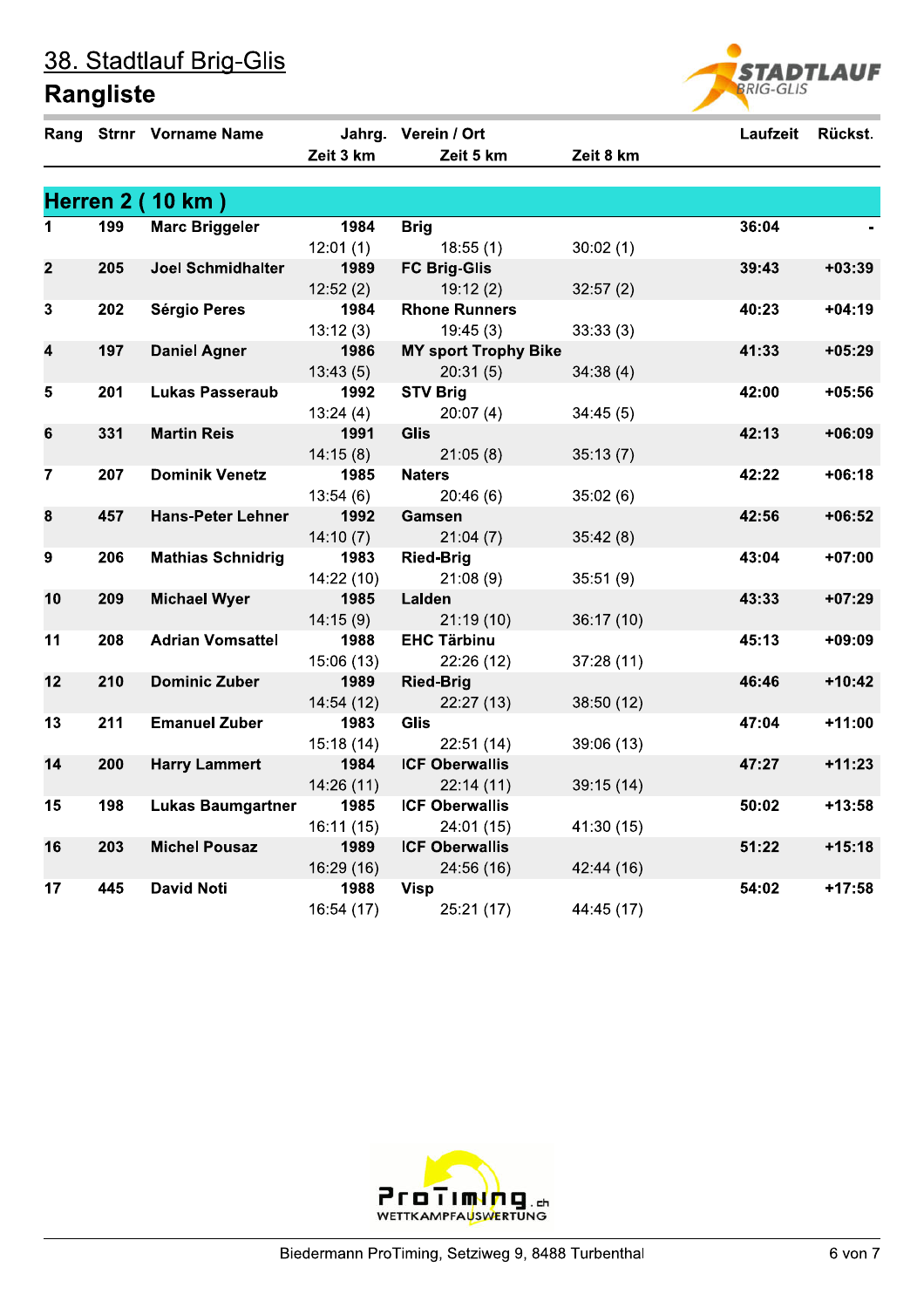|  | 38. Stadtlauf Brig-Glis |  |
|--|-------------------------|--|
|--|-------------------------|--|

## **Rangliste**

|                |                | Rang Strnr Vorname Name |           | Jahrg. Verein / Ort               |                                                        | Laufzeit | Rückst.  |
|----------------|----------------|-------------------------|-----------|-----------------------------------|--------------------------------------------------------|----------|----------|
|                |                |                         | Zeit 3 km | Zeit 5 km                         | Zeit 8 km                                              |          |          |
|                |                |                         |           |                                   |                                                        |          |          |
|                |                | <b>Herren 1 (10 km)</b> |           |                                   |                                                        |          |          |
|                | 216            | <b>Samuel Escher</b>    | 1995      |                                   | <b>Rhone Runners/Nordlys Sport Leukerbad</b>           | 35:07    |          |
|                |                |                         | 11:24(1)  | 17:07(1)                          | 29:10(1)                                               |          |          |
| $\mathbf{2}$   | 407            | <b>Andreas Ammann</b>   | 2000      | <b>LLT</b>                        |                                                        | 35:23    | $+00:16$ |
|                |                |                         | 11:41(2)  | 17:24(2)                          | 29:31(2)                                               |          |          |
| 3              | 213            | <b>Fabian Mammone</b>   | 1995      | <b>Groupe Mutuel / STV Gampel</b> |                                                        | 37:09    | $+02:02$ |
|                |                |                         | 12:26(3)  | 18:19(3)                          | 31:00(3)                                               |          |          |
| 4              | 348            | <b>Niels Brunner</b>    | 1993      |                                   | <b>Matterhorn Gotthard Bahn - Mitenand Gsund 38:56</b> |          | $+03:49$ |
|                |                |                         | 12:58(4)  | 19:20(4)                          | 32:25(4)                                               |          |          |
| 5              | 212            | <b>Didier Gsponer</b>   | 1999      | <b>Visp</b>                       |                                                        | 47:41    | $+12:34$ |
|                |                |                         | 15:22(5)  | 23:01(5)                          | 39:34(5)                                               |          |          |
| 6              | 214            | André Zuber             | 1993      | Täsch                             |                                                        | 59:45    | $+24:38$ |
|                |                |                         | 17:45(6)  | 26:55(6)                          | 49:00 (6)                                              |          |          |
| $\overline{7}$ | 448            | <b>Marco Imesch</b>     | 1994      | <b>Brienz BE</b>                  |                                                        | 1:00:17  | $+25:10$ |
|                |                |                         | 18:39(7)  | 28:08(7)                          | 50:29(7)                                               |          |          |
| 8              | 489            | <b>Akim Steffan</b>     | 1999      | <b>Brig-Glis</b>                  |                                                        | 1:06:18  | $+31:11$ |
|                |                |                         | 19:24(8)  | 29:01(8)                          | 53:51(8)                                               |          |          |
|                |                |                         |           |                                   |                                                        |          |          |
|                |                | Elite Damen (10 km)     |           |                                   |                                                        |          |          |
| $\mathbf{1}$   | 6              | <b>Cynthia Kosgei</b>   | 1993      | Kenia                             |                                                        | 33:58    |          |
|                |                |                         | 11:40(1)  | 17:15(1)                          | 28:38(1)                                               |          |          |
| $\mathbf{2}$   | 4              | <b>Genet Abdurkadir</b> | 1997      | Äthiopien                         |                                                        | 34:02    | $+00:04$ |
|                |                |                         | 11:40(2)  | 17:55(3)                          | 28:38(2)                                               |          |          |
| $\mathbf{3}$   | $\overline{2}$ | <b>Hawas Demitu</b>     | 1998      | Äthiopien                         |                                                        | 34:09    | $+00:11$ |
|                |                |                         | 11:41(3)  | 17:15(2)                          | 28:38(3)                                               |          |          |
|                |                |                         |           |                                   |                                                        |          |          |
|                |                | Elite Herren (10 km)    |           |                                   |                                                        |          |          |
| $\mathbf 1$    | 5              | <b>Gadisa Shumie</b>    | 1992      | Äthiopien                         |                                                        | 29:09    |          |
|                |                |                         | 9:58(2)   | 14:36(1)                          | 24:17(1)                                               |          |          |
| 2 <sub>2</sub> | 411            | <b>Brian Kipchumba</b>  | 1999      | Kenia                             |                                                        | 29:27    | $+00:18$ |
|                |                |                         | 9:57(1)   | 14:36(2)                          | 24:36(3)                                               |          |          |
| $\mathbf{3}$   | $\mathbf 1$    | <b>Erick Ndiema</b>     | 1991      | Kenia                             |                                                        | 29:31    | $+00:22$ |
|                |                |                         | 10:01(3)  | 14:44(3)                          | 24:34(2)                                               |          |          |
| 4              | $\mathbf{3}$   | <b>Muleta Gurara</b>    | 1990      | Äthiopien                         |                                                        | 30:52    | $+01:43$ |
|                |                |                         | 10:06(4)  | 15:06(4)                          | 25:39(4)                                               |          |          |
|                |                |                         |           |                                   |                                                        |          |          |

Anzahl Teilnehmer: 109



**STADTLAUF**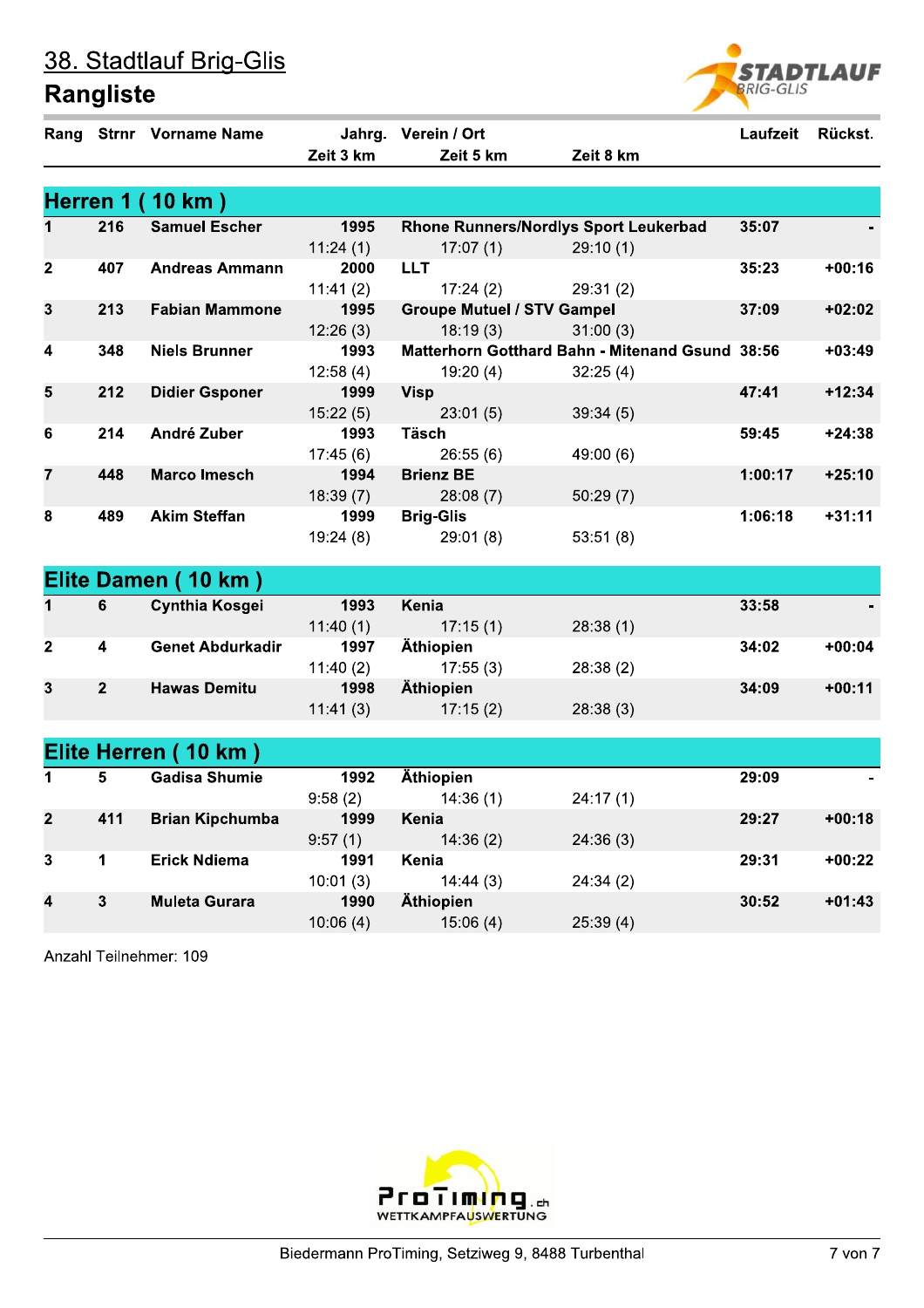## **Rangliste ELKI**



| Rang           | Startnr.                    | <b>Name</b>          | Jahrg. | Verein                | Laufzeit | Differenz zu<br><b>Sollzeit</b> |
|----------------|-----------------------------|----------------------|--------|-----------------------|----------|---------------------------------|
|                | <b>ELKI - Eltern / Kind</b> | Sollzeit: 04:37,08   |        |                       |          |                                 |
| $\mathbf{1}$   | 56                          | Aaron Fux            | 2017   | Polysport Glis-Gamsen | 4:39     | 0:01,11                         |
| $\overline{c}$ | 290                         | Janes Jäger          | 2018   | Turtmann              | 4:32     | 0:05,12                         |
| 3              | 93                          | Mila Imhof           | 2018   | Polysport Glis-Gamsen | 4:32     | 0:05,76                         |
| 4              | 82                          | Marlene Bizeau       | 2018   | Polysport Glis-Gamsen | 4:46     | 0:08,11                         |
| 5              | 263                         | <b>Mailin Willa</b>  | 2019   | Glis                  | 4:26     | 0:11,73                         |
| 6              | 264                         | Jara Zenhäusern      | 2018   | <b>Naters</b>         | 4:26     | 0:11,90                         |
| 7              | 271                         | Cedric Salzgeber     | 2017   | Baltschieder          | 4:26     | 0:12,00                         |
| 8              | 255                         | Malea Jelo           | 2018   | <b>Naters</b>         | 4:25     | 0:12,79                         |
| 9              | 312                         | Elia Briggeler       | 2017   | Damenturnverein Brig  | 4:25     | 0:13,05                         |
| 10             | 320                         | <b>Ben Schmidt</b>   | 2018   | Damenturnverein Brig  | 4:23     | 0:14,49                         |
| 11             | 464                         | Elin Willa           | 2019   | Glis                  | 4:52     | 0:14,59                         |
| 12             | 479                         | Severin Karlen       | 2018   | Brig-Glis             | 4:54     | 0:16,59                         |
| 13             | 50                          | Tom Eyholzer         | 2018   | Polysport Glis-Gamsen | 4:21     | 0:16,87                         |
| 14             | 315                         | Ellen Schöpfer       | 2018   | Damenturnverein Brig  | 4:17     | 0:20,08                         |
| 15             | 480                         | Elena Karlen         | 2018   | <b>Brig-Glis</b>      | 4:58     | 0:20,13                         |
| 16             | 94                          | Amelie In-Albon      | 2018   | Polysport Glis-Gamsen | 4:17     | 0:20,42                         |
| 17             | 455                         | Pénélope Schranz     | 2018   | <b>Brig</b>           | 4:16     | 0:21,54                         |
| 18             | 328                         | Elina Schmid         | 2019   | <b>Brig-Glis</b>      | 4:59     | 0:21,75                         |
| 19             | 523                         | Youri Oliver Brunner | 2018   | Glis                  | 4:16     | 0:22,02                         |
| 20             | 408                         | Lias Schnydrig       | 2018   | LLT                   | 4:12     | 0:25,46                         |
| 21             | 319                         | Mathis Lagger        | 2018   | Damenturnverein Brig  | 5:05     | 0:26,94                         |
| 22             | 250                         | Emma Agner           | 2018   | <b>Baltschieder</b>   | 5:05     | 0:27,44                         |
| 23             | 89                          | Lydia Habegger       | 2018   | Polysport Glis-Gamsen | 5:06     | 0:28,13                         |
| 24             | 270                         | Noham Koné           | 2018   | Martigny              | 4:09     | 0:28,25                         |
| 25             | 282                         | Hannes Zenhäusern    | 2018   | Eggerberg             | 5:08     | 0:29,92                         |
| 26             | 525                         | Timo Ruppen          | 2017   | <b>Naters</b>         | 4:07     | 0:30,08                         |
| 27             | 283                         | Henri Caliesch       | 2017   | <b>Naters</b>         | 4:06     | 0:31,14                         |
| 28             | 451                         | Ava-Linn Eyholzer    | 2017   | <b>Bitsch</b>         | 4:06     | 0:31,29                         |
| 29             | 314                         | <b>Tino Roten</b>    | 2018   | Damenturnverein Brig  | 4:06     | 0:31,32                         |
| 30             | 461                         | Nina Ricci           | 2018   | Glis                  | 5:10     | 0:32,18                         |
| 31             | 260                         | Lisa Suter-Loretan   | 2017   | <b>Brig</b>           | 4:05     | 0:32,61                         |
| 32             | 96                          | Alisia Ittig         | 2017   | Polysport Glis-Gamsen | 4:02     | 0:35,61                         |
| 33             | 316                         | Jenny Jordan         | 2019   | Damenturnverein Brig  | 4:01     | 0:36,68                         |
| 34             | 472                         | Joel Ruiz            | 2018   | <b>Naters</b>         | 3:59     | 0:38,40                         |
| 35             | 274                         | Noah Trösch          | 2017   | <b>Naters</b>         | 3:58     | 0:39,57                         |
| 36             | 359                         | Jana Arnold          | 2017   | <b>Naters</b>         | 3:57     | 0:40,34                         |
| 37             | 251                         | Emma Gattlen         | 2019   | Susten                | 5:20     | 0:42,17                         |
| 38             | 313                         | Livio Meier          | 2017   | Damenturnverein Brig  | 5:20     | 0:42,48                         |
| 39             | 363                         | Sven Imboden         | 2018   | St. Niklaus VS        | 3:55     | 0:42,78                         |
| 40             | 410                         | Nila Schnydrig       | 2019   | LLT                   | 5:21     | 0:43,34                         |
| 41             | 259                         | Aurelia Steiner      | 2018   | <b>Naters</b>         | 5:23     | 0:45,09                         |
| 42             | 72                          | Lyel Steiner         | 2018   | Polysport Glis-Gamsen | 5:24     | 0:46,60                         |
| 43             | 462                         | Eva Louisa Bumann    | 2017   | <b>Naters</b>         | 3:50     | 0:47,43                         |
| 44             | 317                         | Carla Ruppen         | 2019   | Damenturnverein Brig  | 5:25     | 0:47,63                         |
| 45             | 275                         | Levi Zurbriggen      | 2017   | Bürchen               | 3:49     | 0:48,14                         |
| 46             | 476                         | Simon Bumann         | 2017   | Glis                  | 3:44     | 0:53.87                         |

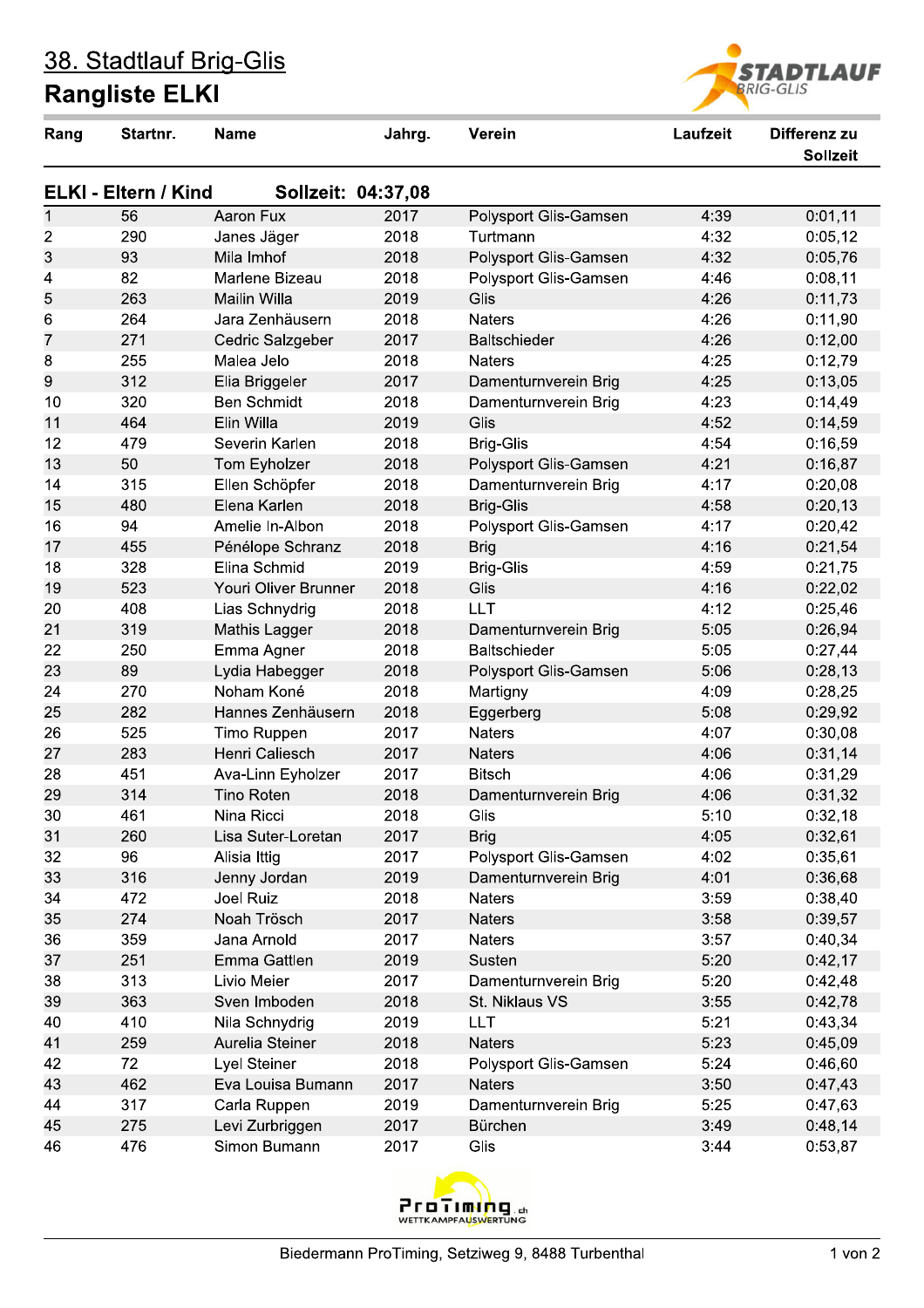### 38. Stadtlauf Brig-Glis **Rangliste ELKI**



| Rang | Startnr. | <b>Name</b>             | Jahrg. | Verein                | Laufzeit | Differenz zu    |
|------|----------|-------------------------|--------|-----------------------|----------|-----------------|
|      |          |                         |        |                       |          | <b>Sollzeit</b> |
| 47   | 262      | Lia Willa               | 2017   | Glis                  | 3:43     | 0:54,13         |
| 48   | 291      | Romeo Bregy             | 2017   | Glis                  | 3:43     | 0:54,98         |
| 49   | 272      | Nicklas Stoffel         | 2018   | <b>Brig</b>           | 5:33     | 0:55,50         |
| 50   | 318      | Severin Kummer          | 2017   | Damenturnverein Brig  | 3:40     | 0:57,33         |
| 51   | 280      | Finja Ruch              | 2017   | Glis                  | 3:40     | 0:57,34         |
| 52   | 454      | Alenia Studer           | 2017   | Glis                  | 3:40     | 0:57,77         |
| 53   | 503      | Frida Jossen            | 2018   | <b>Brig</b>           | 3:40     | 0:58,06         |
| 54   | 269      | <b>Nils Kippel</b>      | 2017   | <b>Brig</b>           | 3:38     | 0:59,20         |
| 55   | 515      | Max Bruchez             | 2017   | Glis                  | 5:38     | 1:00,63         |
| 56   | 258      | Elina Schalbetter       | 2018   | Ried-Brig             | 3:37     | 1:00,89         |
| 57   | 516      | Marius Calame           | 2018   | Naters                | 3:36     | 1:01,88         |
| 58   | 474      | Elli Budmiger           | 2017   | Baar                  | 3:35     | 1:02,56         |
| 59   | 256      | Lena Kohli              | 2017   | Visp                  | 3:32     | 1:05,70         |
| 60   | 456      | Léonie Kreuzer          | 2017   | SSC Visperterminen    | 3:31     | 1:06,63         |
| 61   | 257      | Laura Massimi           | 2017   | Polysport Glis-Gamsen | 3:31     | 1:06,95         |
| 62   | 253      | Sofia Aline Hurni       | 2017   | <b>Brig-Glis</b>      | 3:30     | 1:07,83         |
| 63   | 266      | Noé Buchs               | 2017   | Glis                  | 3:28     | 1:09,34         |
| 64   | 485      | Lou Ghezzi              | 2017   | Liebefeld             | 3:24     | 1:14,02         |
| 65   | 261      | Teresa Walpen           | 2017   | SC Bächi              | 3:21     | 1:16,55         |
| 66   | 268      | Nils Jossen             | 2018   | Polysport Glis-Gamsen | 3:19     | 1:18,13         |
| 67   | 285      | Mauro Schmid            | 2017   | Ried-Brig             | 3:19     | 1:18,30         |
| 68   | 459      | David Bregamo           | 2018   | <b>Brig</b>           | 3:19     | 1:18,44         |
| 69   | 524      | Valentina lanfascia     | 2018   | Glis                  | 3:18     | 1:19,14         |
| 70   | 469      | Linus Burgener          | 2018   | Visp                  | 3:17     | 1:20,18         |
| 71   | 487      | Matteo Hutter           | 2017   | Sportverein Brigerbad | 3:15     | 1:22,69         |
| 72   | 297      | Aina Calame             | 2019   | Glis                  | 6:02     | 1:24,24         |
| 73   | 470      | Jolina Giacovelli       | 2017   | Glis                  | 3:12     | 1:25,60         |
| 74   | 473      | <b>Charline Heldner</b> | 2019   | Charrat               | 6:07     | 1:29,05         |
| 75   | 296      | Jaro Calame             | 2019   | Glis                  | 6:15     | 1:37,21         |
| 76   | 273      | Nevio Trösch            | 2019   | <b>Naters</b>         | 6:27     | 1:49,72         |
| 77   | 99       | Pia Lehner              | 2018   | Polysport Glis-Gamsen | 6:30     | 1:52,29         |
| 78   | 409      | Luan Schnydrig          | 2019   | LLT                   | 7:07     | 2:29,89         |
| 79   | 254      | Alina Imstepf           | 2018   | Glis                  | 7:09     | 2:31,28         |
| 80   | 252      | Lena Heinzmann          | 2019   | Glis                  | 7:20     | 2:42,61         |
| 81   | 267      | Jaron Eyer              | 2020   | Glis                  | 7:53     | 3:15,40         |
| 82   | 465      | Nik Brunner             | 2021   | <b>Brig</b>           | 9:07     | 4:29,40         |
| 83   | 265      | Robin Bregy             | 2020   | Pollinger AG          | 11:01    | 6:23,00         |

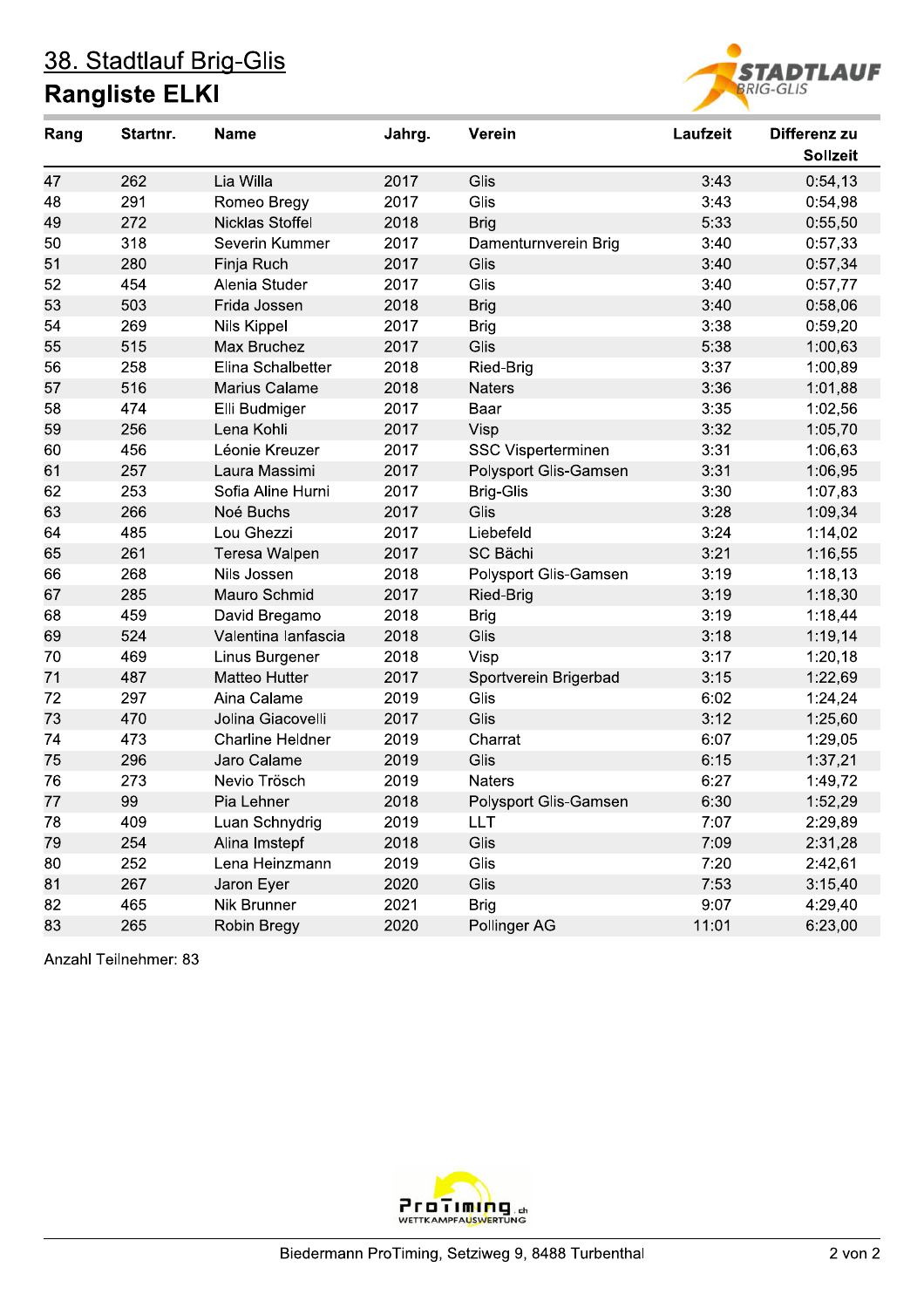## **Rangliste Handicap**

| Rang           | Startnr.                                    | <b>Vorname Name</b>  | Jahrg. | Verein / Ort                        | -aufzeit | Rückst.  |  |  |  |  |
|----------------|---------------------------------------------|----------------------|--------|-------------------------------------|----------|----------|--|--|--|--|
|                | <b>Behindertensport und Handicap 1.2 km</b> |                      |        |                                     |          |          |  |  |  |  |
|                | 249                                         | Erika Rosa Kälin     | 1969   | LC Uster                            | 6:48     |          |  |  |  |  |
| $\overline{2}$ | 421                                         | Fabienne Salzmann    | 1992   | Behinderten Sport Oberwallis        | 10:17    | $+03:29$ |  |  |  |  |
| 3              | 420                                         | <b>Muriel Reinke</b> | 2001   | <b>Behinderten Sport Oberwallis</b> | 12:44    | $+05:56$ |  |  |  |  |
| 4              | 419                                         | Hubert Imhasly       | 1965   | Behinderten Sport Oberwallis        | 12:57    | $+06:09$ |  |  |  |  |